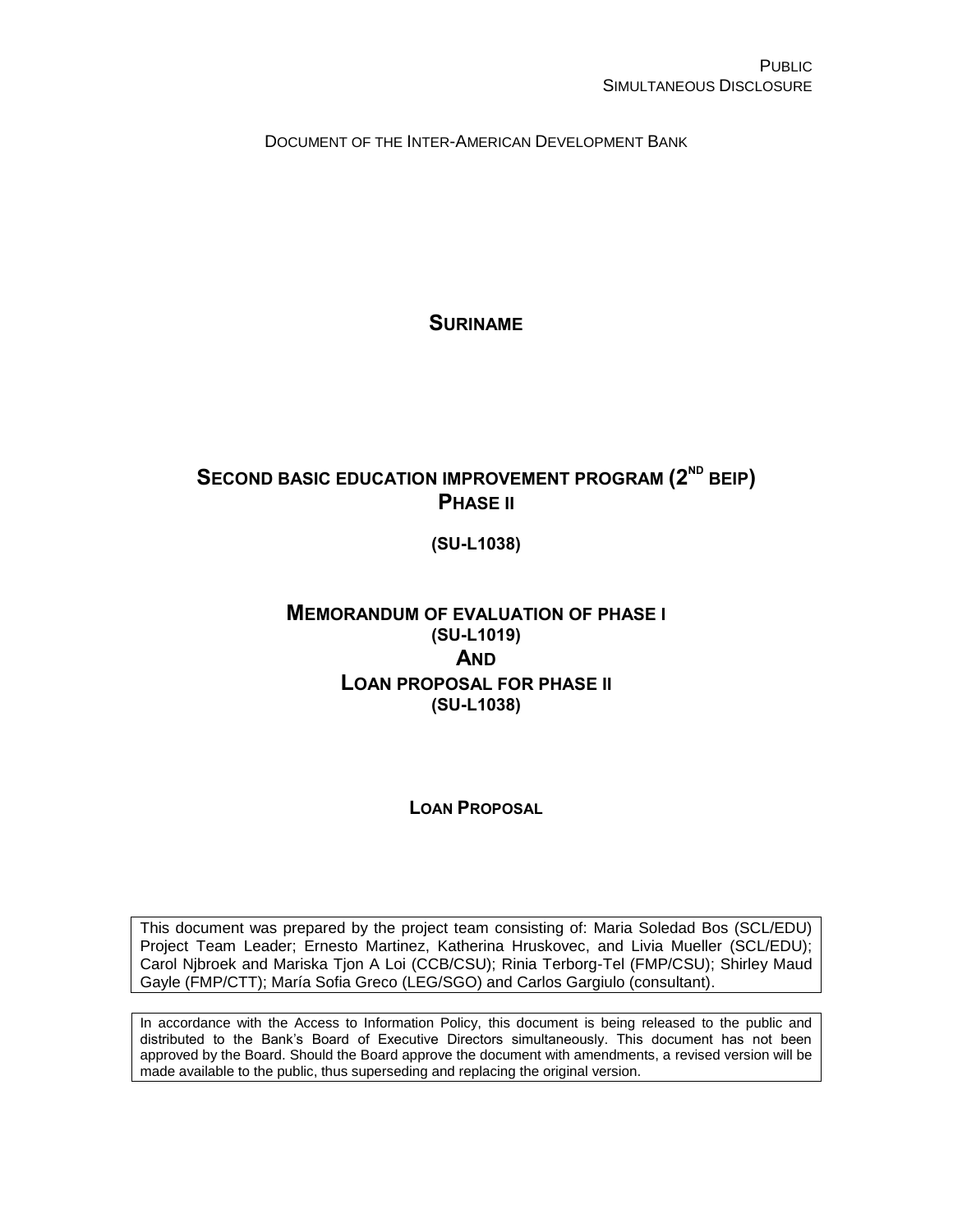# **CONTENTS**

| I.   |          |  |
|------|----------|--|
|      | Α.       |  |
|      | В.       |  |
|      | C.       |  |
| Ш.   |          |  |
|      | Α.       |  |
|      | В.       |  |
|      | C.       |  |
|      | D.       |  |
| III. |          |  |
|      | Α.<br>Β. |  |
|      |          |  |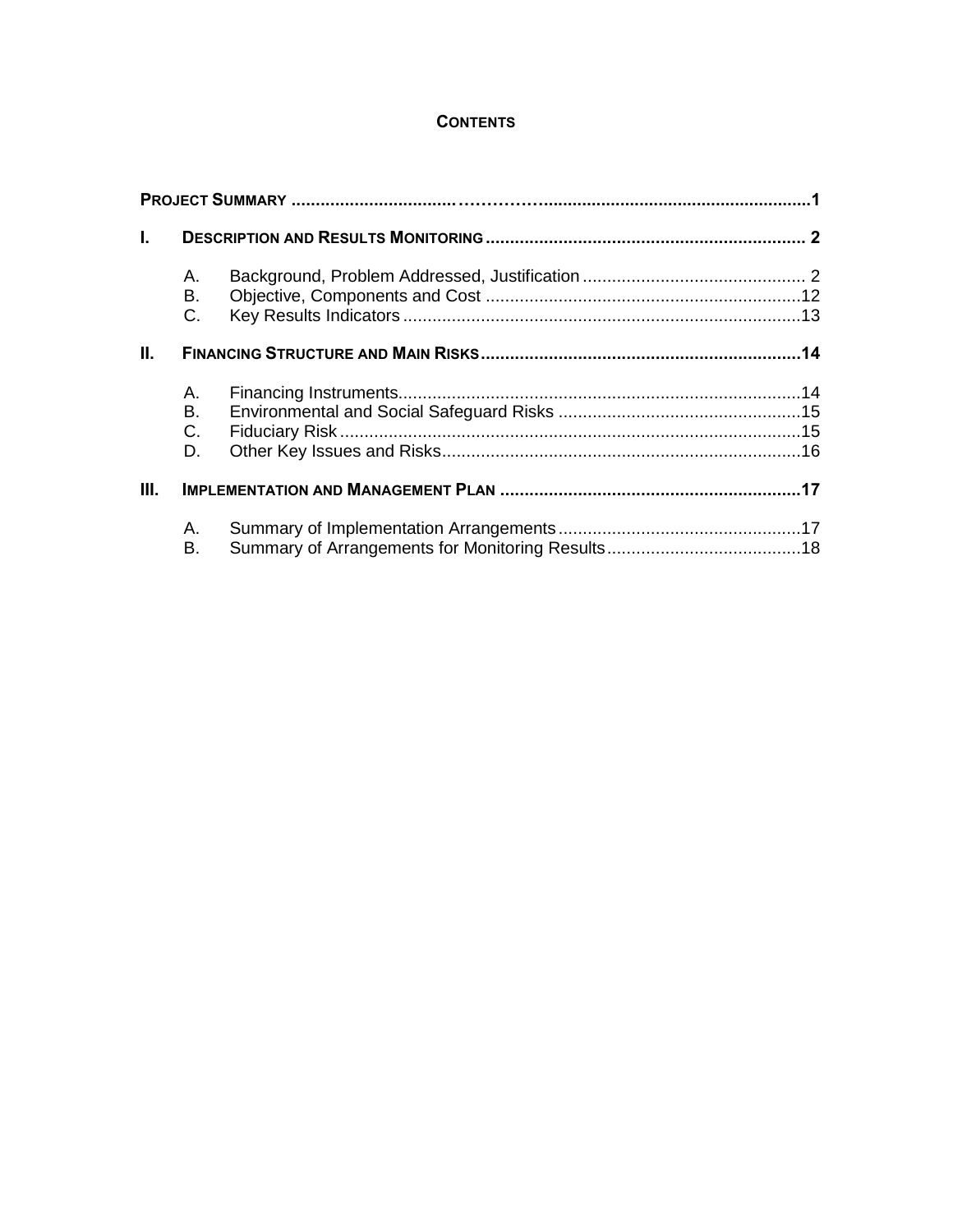Annex I Development Effectiveness Matrix (DEM) - Summary Annex II Results Framework Annex III Fiduciary Arrangements

# **ELECTRONIC LINKS**

#### **REQUIRED**

- 1. [Pluriannual Execution Plan \(PEP\)](http://idbdocs.iadb.org/wsdocs/getDocument.aspx?DOCNUM=39870227)
- 2. [Monitoring and Evaluation Arrangements](http://idbdocs.iadb.org/wsdocs/getDocument.aspx?DOCNUM=39870282)
- 3. [Environmental and Social Management Report \(ESMR\)](http://idbdocs.iadb.org/wsdocs/getDocument.aspx?DOCNUM=39883953)
- 4. [Procurement Plan](http://idbdocs.iadb.org/wsdocs/getDocument.aspx?DOCNUM=39883939)

#### **OPTIONAL**

- 1. [Analysis of Project Cost and Economic Viability](http://idbdocs.iadb.org/wsdocs/getDocument.aspx?DOCNUM=39870306)
- 2. [Midterm evaluation](http://idbdocs.iadb.org/wsdocs/getDocument.aspx?DOCNUM=39358692)
- 3. [Evaluation of Phase I and verification of fulfillment of targets](http://idbdocs.iadb.org/wsdocs/getDocument.aspx?DOCNUM=39912851)
- 4. [Detailed budget](http://idbdocs.iadb.org/wsdocs/getDocument.aspx?DOCNUM=39912848)
- 5. [Draft Operations Manual](http://idbdocs.iadb.org/wsdocs/getDocument.aspx?DOCNUM=39924530)
- 6. [Evidence-based Curriculum in Suriname](http://idbdocs.iadb.org/wsdocs/getDocument.aspx?DOCNUM=39864670)
- 7. [Information, Communications and Technology Policy](http://idbdocs.iadb.org/wsdocs/getDocument.aspx?DOCNUM=39870991)
- 8. [Assessment of infrastructure needs in the interior](http://idbdocs.iadb.org/wsdocs/getDocument.aspx?DOCNUM=39863989)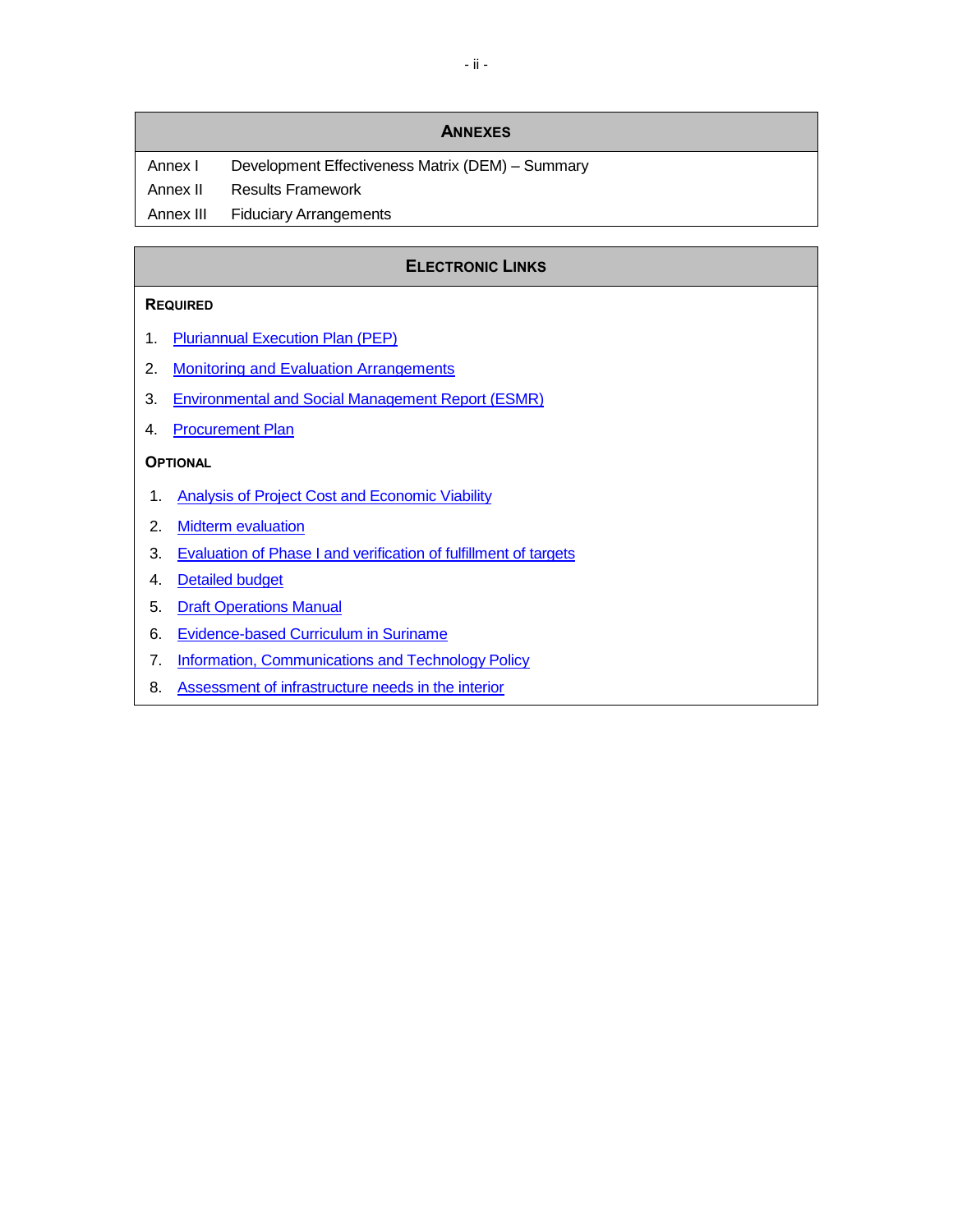| <b>ABBREVIATIONS</b> |                                                                          |  |  |  |  |  |  |  |
|----------------------|--------------------------------------------------------------------------|--|--|--|--|--|--|--|
| <b>BEIP</b>          | <b>Basic Education Improvement Program</b>                               |  |  |  |  |  |  |  |
| <b>CENASU</b>        | Center for Continuing Education (for its acronym in Dutch)               |  |  |  |  |  |  |  |
| GLO <sub>6</sub>     | National Exam at the end of Primary Education (for its acronym in Dutch) |  |  |  |  |  |  |  |
| EEO                  | Optional Electronic Link (for its acronym in Spanish)                    |  |  |  |  |  |  |  |
| EER                  | Required Electronic Link (for its acronym in Spanish)                    |  |  |  |  |  |  |  |
| <b>ESMP</b>          | <b>Environmental and Social Management Plan</b>                          |  |  |  |  |  |  |  |
| GOS                  | Government of Suriname                                                   |  |  |  |  |  |  |  |
| ICT.                 | Information, Communications and Technology                               |  |  |  |  |  |  |  |
| IDB.                 | Inter-American Development Bank                                          |  |  |  |  |  |  |  |
| <b>MOESC</b>         | Ministry of Education, Science and Culture                               |  |  |  |  |  |  |  |
| <b>NPV</b>           | Net Present Value                                                        |  |  |  |  |  |  |  |
| <b>POD</b>           | <b>Proposal for Operation Development</b>                                |  |  |  |  |  |  |  |
| <b>PMU</b>           | Program Management Unit                                                  |  |  |  |  |  |  |  |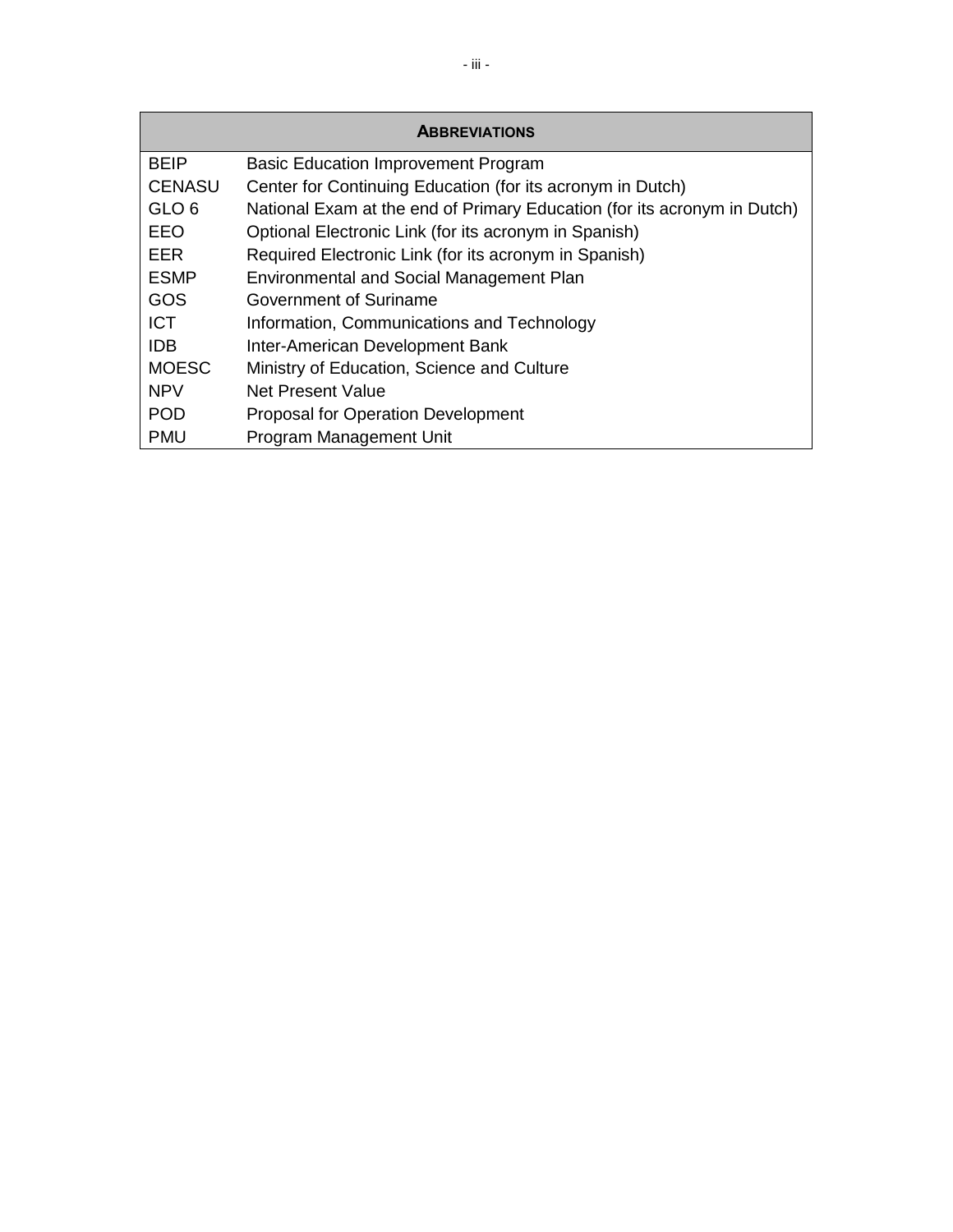#### **PROJECT SUMMARY SURINAME SECOND BASIC EDUCATION IMPROVEMENT PROGRAM (2ND BEIP) - PHASE II (SU-L1038)**

| <b>Financial Terms and Conditions</b>           |               |                              |                                                   |                          |  |  |  |  |  |
|-------------------------------------------------|---------------|------------------------------|---------------------------------------------------|--------------------------|--|--|--|--|--|
|                                                 |               |                              | <b>Flexible Financing Facility</b> <sup>(a)</sup> |                          |  |  |  |  |  |
| <b>Borrower: Republic of Suriname</b>           |               |                              | <b>Amortization Period:</b>                       | 25 years                 |  |  |  |  |  |
| <b>Executing Agency: Ministry of Education,</b> |               |                              | <b>Original WAL:</b>                              | 15.25 years              |  |  |  |  |  |
| Science and Culture (MOESC)                     |               |                              | <b>Disbursement Period:</b>                       | 5 years                  |  |  |  |  |  |
| <b>Source</b>                                   | Amount (US\$) | %                            | <b>Grace Period:</b>                              | 5.5 years                |  |  |  |  |  |
|                                                 |               | 100                          | <b>Supervision and Inspection Fee:</b>            | (b)                      |  |  |  |  |  |
| IDB (OC) <sup>(c)</sup> :                       | 20,000,000    |                              | Interest rate:                                    | Libor                    |  |  |  |  |  |
|                                                 |               |                              | <b>Credit Fee:</b>                                | (b)                      |  |  |  |  |  |
|                                                 |               |                              |                                                   | US dollars chargeable to |  |  |  |  |  |
| Total:<br>100<br>20,000,000                     |               | <b>Currency of Approval:</b> | the Ordinary Capital (OC)                         |                          |  |  |  |  |  |
| <b>Project at a Glance</b>                      |               |                              |                                                   |                          |  |  |  |  |  |

**Project Objective/Description:** the proposed program is the second phase of a multiphase operation that aims at increasing learning outcomes of all primary school students and improving the internal efficiency of the education system. The first phase [\(2742/OC-SU\)](http://www.iadb.org/en/projects/project-description-title,1303.html?id=SU-L1019) focused on developing the curriculum of primary education for students from grade 3 to 6, and improving access to preschool and primary education in the interior. This second phase will continue developing the curriculum of the last two years of primary education (grades 7 and 8), improving access to better schools and teachers in the interior, and building capacity within the Ministry of Education, Science and Culture (MOESC).

**Special Contractual Conditions prior to the first disbursement:** (i) Approval of the Program Execution Plan, the Operations Manual and the Procurement Plan, in accordance with the terms and conditions previously agreed upon between the Executing Agency and the Bank; and (ii) evidence that the key personnel of the Program Management Unit (PMU), including the program manager and the procurement and financial officers are appointed, in accordance with the terms of references previously agreed upon between the Executing Agency and the Bank ([¶3.5\)](#page-21-0)**.** 

#### **Exceptions to Bank Policies:** None The project qualifies for $<sup>(d)</sup>$ :</sup> : SV Ø PE Ø CC D CI

Under the Flexible Financing Facility (FN-655-1), the Borrower has the option to request modifications to the amortization schedule as well as currency and interest rate conversions. In considering such requests, the Bank will take into account operational and risk management considerations.

The credit fee and inspection and supervision fee will be established periodically by the Board of Executive Directors during its review of the Bank's lending charges, in accordance with the relevant policies.

- <sup>(c)</sup> Pursuant to Document AB-2990, the disbursement of Bank resources (OC) will be subject to the following maximum limits: (i) up to 15% during the first 12 months; (ii) up to 30% during the first 24 months; and (iii) up to 50% during the first 36 months. All these periods will be counted from the time the Loan operation is approved by the Board of Executive Directors ([¶2.2\)](#page-17-0).
- SV (Small and Vulnerable Countries), PE (Poverty Reduction and Equity Enhancement), CC (Climate Change, Sustainable Energy and Environmental Sustainability), CI (Regional Cooperation and Integration).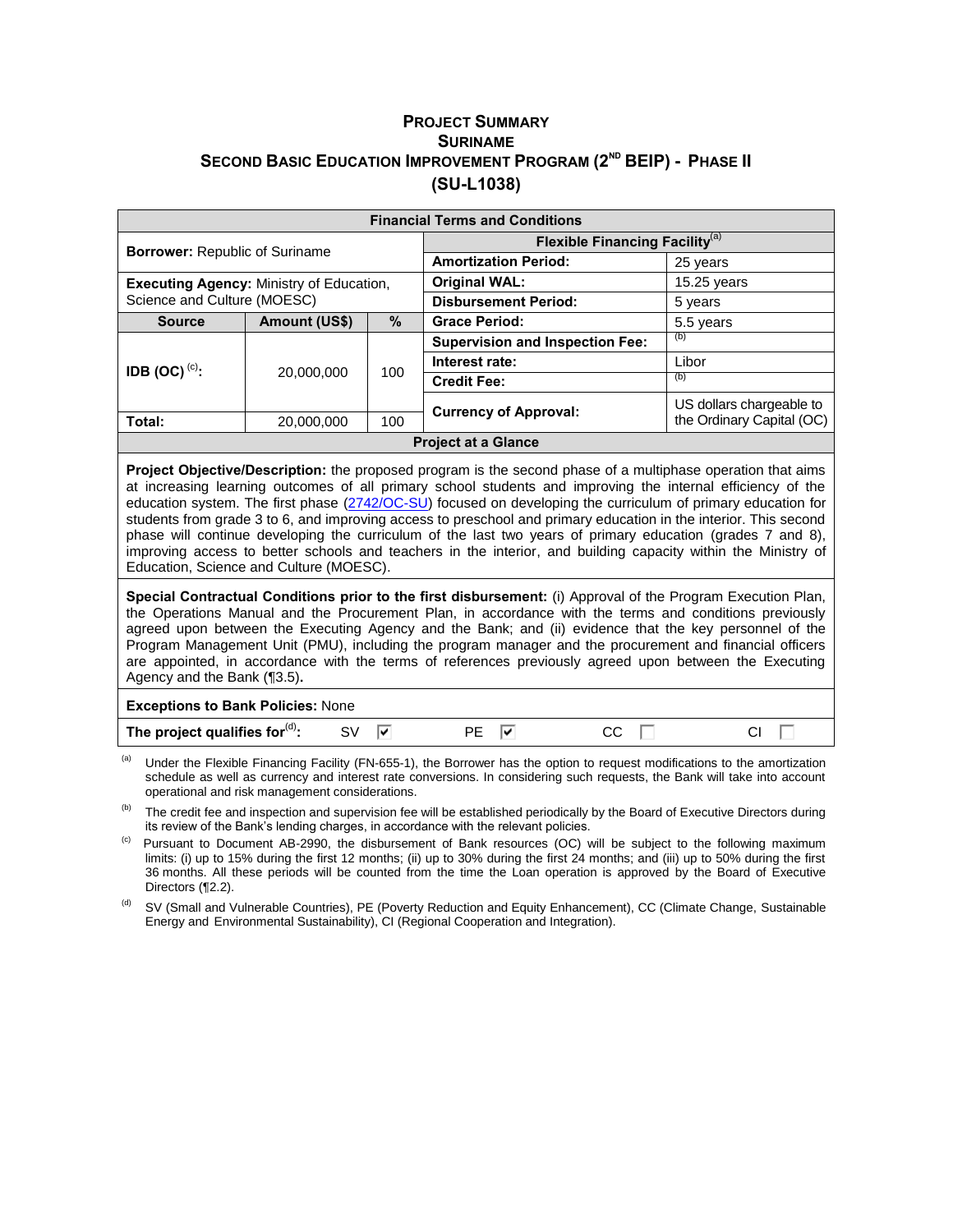# **I. DESCRIPTION AND RESULTS MONITORING**

### **A. Background, Problem Addressed, Justification**

- 1.1 Suriname's education system has made relevant progress in terms of access to education and is close to achieving the Millennium Development Goal of universalizing primary schooling. Currently, 95.4% of children of primary school age are enrolled in primary or secondary school, compared to 78% in 1999.<sup>1</sup> Additionally, Suriname invests 5% of Gross Domestic Product in education, which represents one of the highest national public spending of the region. In terms of progress to improve education quality, in 2006 the Government of Suriname (GOS) initiated a curriculum reform with support from the Inter-American Development Bank (IDB) to raise student learning. This reform has already covered grades 3, 4, 5 and 6, will expand to grades 7 and 8 in 2016-17, and thereafter to secondary education.<sup>2</sup> These actions show a robust commitment of the country and its national authorities towards the education sector.
- 1.2 In spite of progress made, serious challenges still remain in terms of access to preschool and secondary education. Only 25% of three year olds attend early childhood development programs, increasing to 46% among four year olds<sup>3</sup> and reaching 76% among five year olds. $4$  Access to preschool still is not universal. In secondary education, dropout rates are very high, reaching 15% on average per grade, and as a consequence graduation from this level is very low.<sup>5</sup> Only 59% of secondary aged youth is attending secondary school in any of the different streams (academic, technical and vocational). Of the remaining 41%, some are out of school (15%) and others attend primary school (26%) with higher chances of dropping out for being overage at the time of entering secondary education.<sup>6</sup> Across gender, there are no significant gaps in terms of attainment. These figures signal high inefficiencies across the entire education system. In 2013, only 33% of students who entered primary education (grade 3) completed it on time (finished grade 8 in 6 years).<sup>7</sup>
- 1.3 In addition to the challenges associated with access, education quality remains a problem: student learning is low, unequal and inadequate. Results of the 2014 national exam at the end of primary education (GLO 6) show that only 24% of the students had satisfactory grades in Math and 62% did so in Language. The combined results of the GLO 6 are taken into consideration for enrollment in the various streams of secondary education. Currently, 50% of students who finish primary education achieve the required grades to pursue further academic studies and show that only 50% of the students have grades high enough to pursue the academic stream. The remaining 50% may only access technical and vocational schools at the secondary level.<sup>8</sup> Student learning is also highly

 $\frac{1}{1}$ [UNICEF. MICS 2000 a](http://idbdocs.iadb.org/wsdocs/getDocument.aspx?DOCNUM=39857447)n[d UNICEF. MICS 2010.](http://idbdocs.iadb.org/wsdocs/getDocument.aspx?DOCNUM=39857356)

<sup>2</sup> The Surinamese education system is comprised of 12 grades and three main levels: preprimary, including grades 1 and 2; primary, including grades 3-8, which are compulsory; and secondary, from grades 9 to 12. 3

In Suriname the official (formal) preschool starts at the age of four.

<sup>4</sup> [UNICEF. MICS 2010.](http://idbdocs.iadb.org/wsdocs/getDocument.aspx?DOCNUM=39857356)  5

MOESC Education Statistics 2015.

<sup>6</sup> [UNICEF MICS 2010.](http://idbdocs.iadb.org/wsdocs/getDocument.aspx?DOCNUM=39857356) 

<sup>7</sup> MOESC Education Statistics 2015.

<sup>8</sup> The final score to enter the different tracks is given by the Bureau of Examinations based on a combined metric of the results of the tests of language and math as well as an assessment from the teacher.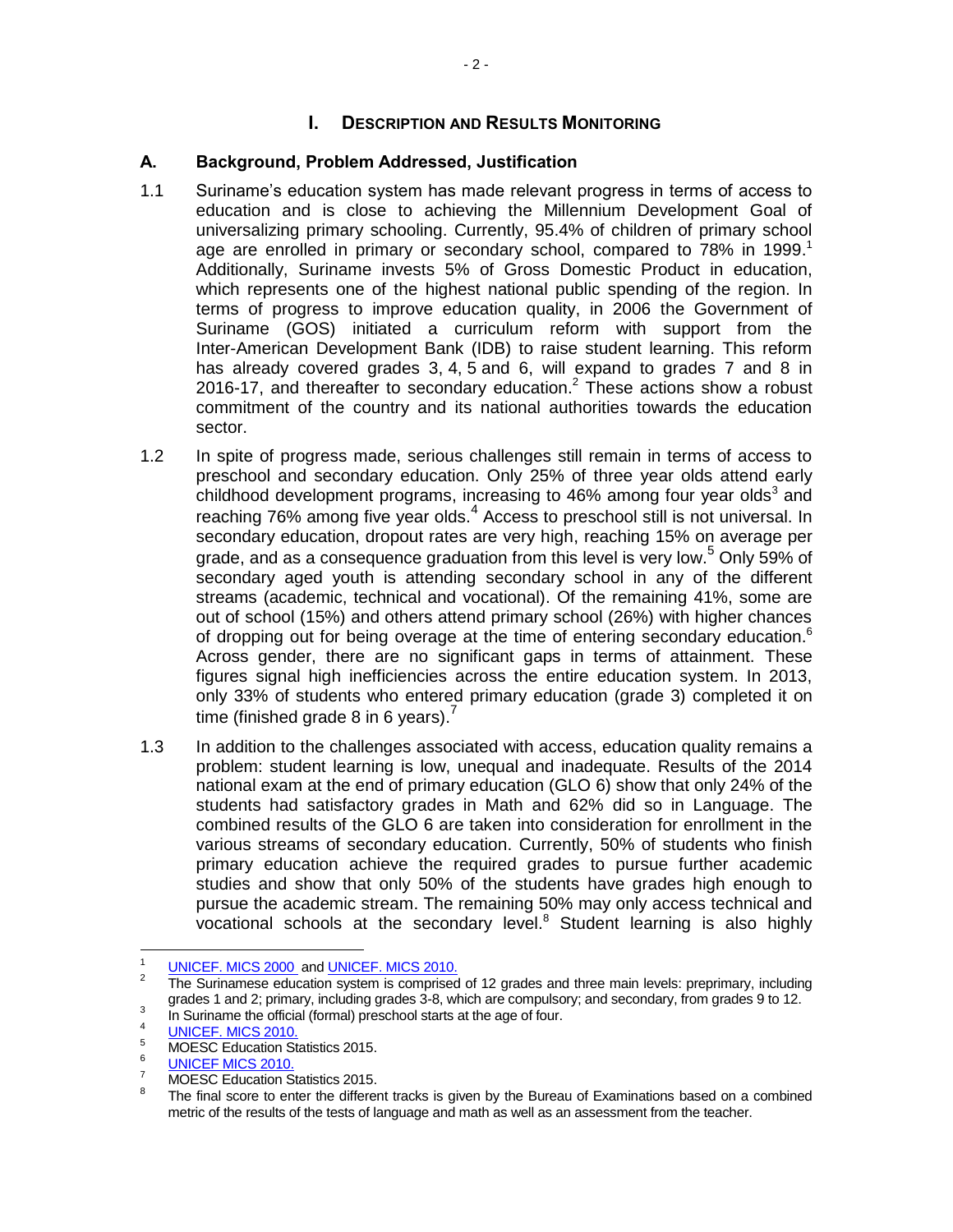unequal. Students in the main urban areas-Paramaribo- had higher percentages of satisfactory grades than those in the interior rural areas of the country -Brokopondo and Sipaliwini-. While 27% and 67% of children in Paramaribo achieved satisfactory grades in Math and Language respectively, only 15% and 37% of the children in the interior districts of Brokopondo and Sipaliwini did so.

- <span id="page-6-0"></span>1.4 Student learning is also inadequate for succeeding in the labor market. A survey of private Surinamese firms shows that 30% of the firms highlight an inadequately educated workforce as the number one obstacle for doing business Indeed, the disconnection between job creation and skills supply is illustrated by a paradox of the current economy in Suriname -unemployment exists alongside skills shortages and unfilled positions in enterprises. High dropout rates from secondary education and high youth unemployment rates also suggest that skills acquired in school do not match those demanded by the labor market. On average, 15% of students drop out of secondary education in each grade. $9$ Furthermore close to 22% of youth are currently unemployed.<sup>10</sup> Gender differences are also troubling: although women have higher education attainment, only 45% of women aged 15-64 years old participate in the labor force compared to 74% of their male peers.<sup>11</sup>
- <span id="page-6-1"></span>1.5 The Sector Framework Document of Education and Early Childhood Development presents the Dimensions of Success, which are five characteristics shared by top-performing education systems worldwide to promote student learning for all the children and youth. These include: $12$  (1) high student learning goals guide the delivery and monitoring of education services at all levels; (2) new students enter school ready to learn; (3) all students have access to effective teachers; (4) all schools have adequate resources and are able to use them for learning; and (5) all children and young people acquire the skills necessary to be productive and contribute to society. Aligned with this framework, Suriname's challenges to increase access and education quality stem from four main causes: within Dimension 1 and 3: (i) an outdated curriculum for primary and secondary education and lack of teachers trained in the new curriculum; and (ii) low management capacity within the MOESC to monitor and support schools; within Dimensions 3 and 4: (iii) lack of access to adequate schools and qualified teachers in remote areas; and within Dimension 5: (iv) a tracking system that relies on a single exam at the end of primary with restricted interconnectivity among the different tracks impeding students to move from one track to another at a very early age.
- 1.6 **Outdated curriculum.** The last curriculum reform in Suriname took place in the 1970s making the current curriculum outdated and not relevant for today's learning needs.<sup>13</sup> With support from the IDB, the MOESC has carried out a system-wide reform that entailed the development of learning standards and a curriculum at the preschool and primary levels, the distribution of textbooks and teacher guides to schools, and the provision of teacher training and coaching in the new methods. The curriculum reform began in 2006 and has gradually

 $\overline{a}$ 

<sup>9</sup> <sup>9</sup> [Suriname School Drop Out Assessment.](http://idbdocs.iadb.org/wsdocs/getDocument.aspx?DOCNUM=39359024)

<sup>&</sup>lt;sup>10</sup> World Development Indicators.

World Development Indicators.

<sup>12</sup> [Sector Framework Document of Education and Early Childhood Development.](http://idbdocs.iadb.org/wsdocs/getDocument.aspx?DOCNUM=37795301)

<sup>13</sup> [SLO \(2011\).](http://idbdocs.iadb.org/wsdocs/getDocument.aspx?DOCNUM=39864670)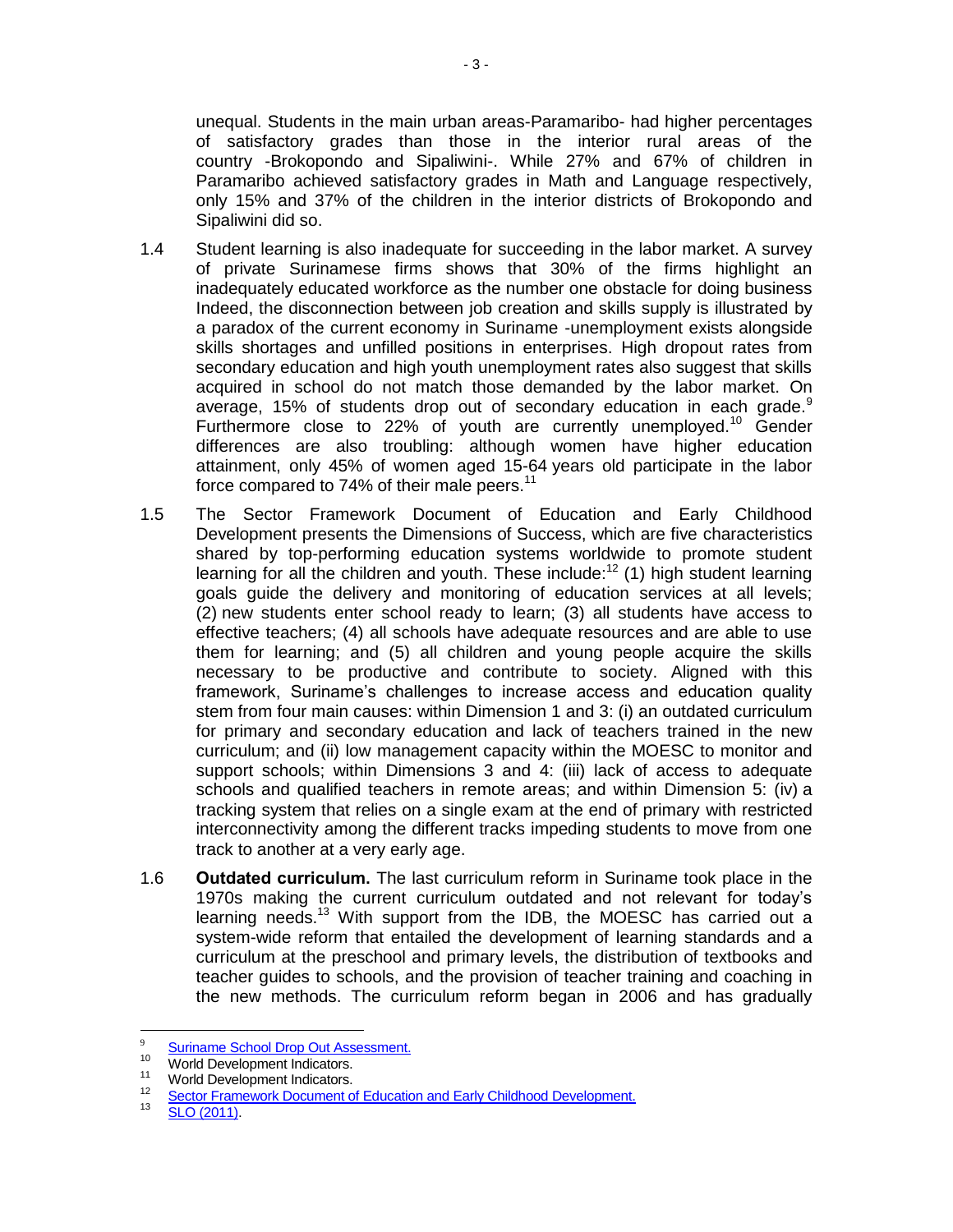covered preschool grades 1 and 2 and primary grades 3, 4, 5 and 6, the remaining grades of primary education (7 and 8) will be part of the proposed loan proposal.<sup>14</sup> As the curriculum gets updated, all teachers and principals need to be trained in the new methodology. In addition, the learning assessments are outdated as they are aligned with the old curriculum, and therefore the new curriculum should be accompanied by a revision of the assessment framework. Finally, as the midterm evaluation of Phase I reveals, there is resistance from parents, teachers and principals as well as MOESC's staff to the new curriculum as they are faced with an unknown method. The social marketing campaign that is part of the program seeks to inform all stakeholders and gain buy-in for the reform.

- 1.7 In 2014, the MOESC developed and adopted an Information, Communications and Technology (ICT) Policy  $(EEO#7)$  with clear guidelines on how the use of technology can complement the delivery of the curriculum. A diagnostic that accompanied the policy revealed that: (i) 48% of schools had access to computers, and only a few of the schools surveyed were using the computers in the classroom (4 out of 200); (ii) only 7 % of the schools in Suriname have access to any form of digital content or educational software; and (iii) competencies of teachers in ICT are low (the schools rated the average competencies of their teachers in ICT skills as low as 4.75 out of 10). The implementation of this ICT policy requires the development of electronic content that is aligned with the new curriculum and teacher training for the use of technology in the classrooms to be delivered in any technological infrastructure in place in the country, as well as the strengthening of the ICT unit within the MOESC to coordinate these efforts.
- 1.8 In service teacher training is provided by the Centre for Continuing Education in Suriname (CENASU). This Centre has no headquarters to carry out its daily operations and, as a result, lacks the adequate facilities for its trainers to lead regular training session for all the teachers currently working in the system.<sup>15</sup>
- 1.9 **Low management capacity within the MOESC.** The MOESC exhibits low management capacity in key units within the ministry: National Inspectorate, Research and Planning, Curriculum Development, Technical Department, and ICT Unit. A Capacity Assessment performed in 2014 shows that these units are understaffed and require training and equipment to perform their activities more efficiently. According to the assessment, the Inspectorate has only 37 staff members who have the mandate to serve 355 public primary schools and their 6,000 teachers nationwide.<sup>16</sup> The Research and Planning unit employs 14 people with serious deficiencies in equipment to perform their functions: the unit lacks adequate funding to buy computers to collect and analyze data and they don't even have enough chairs for all of them to sit at the same time. The Technical Department, responsible for the maintenance of school facilities across the country (nearly 800 buildings and sites) and it's staffed with 3550 employees. In this case, the assessment identifies that some of them have not been trained in their functions and how to follow maintenance processes in nearly 10 years.<sup>17</sup> The ICT unit within the MOESC was recently created and its director was

 $14$ The curriculum reform is executed gradually, covering each year one grade from grade 1 to 6.

<sup>15</sup> [Education for All Report 2010-2013.](http://idbdocs.iadb.org/wsdocs/getDocument.aspx?DOCNUM=39905363) 

<sup>16</sup> <sup>16</sup> [Jabbar, Satcha \(2014\). \(](http://idbdocs.iadb.org/wsdocs/getDocument.aspx?DOCNUM=39864071)Draft translation availabl[e here\)](http://idbdocs.iadb.org/wsdocs/getDocument.aspx?DOCNUM=39907367).

Idem.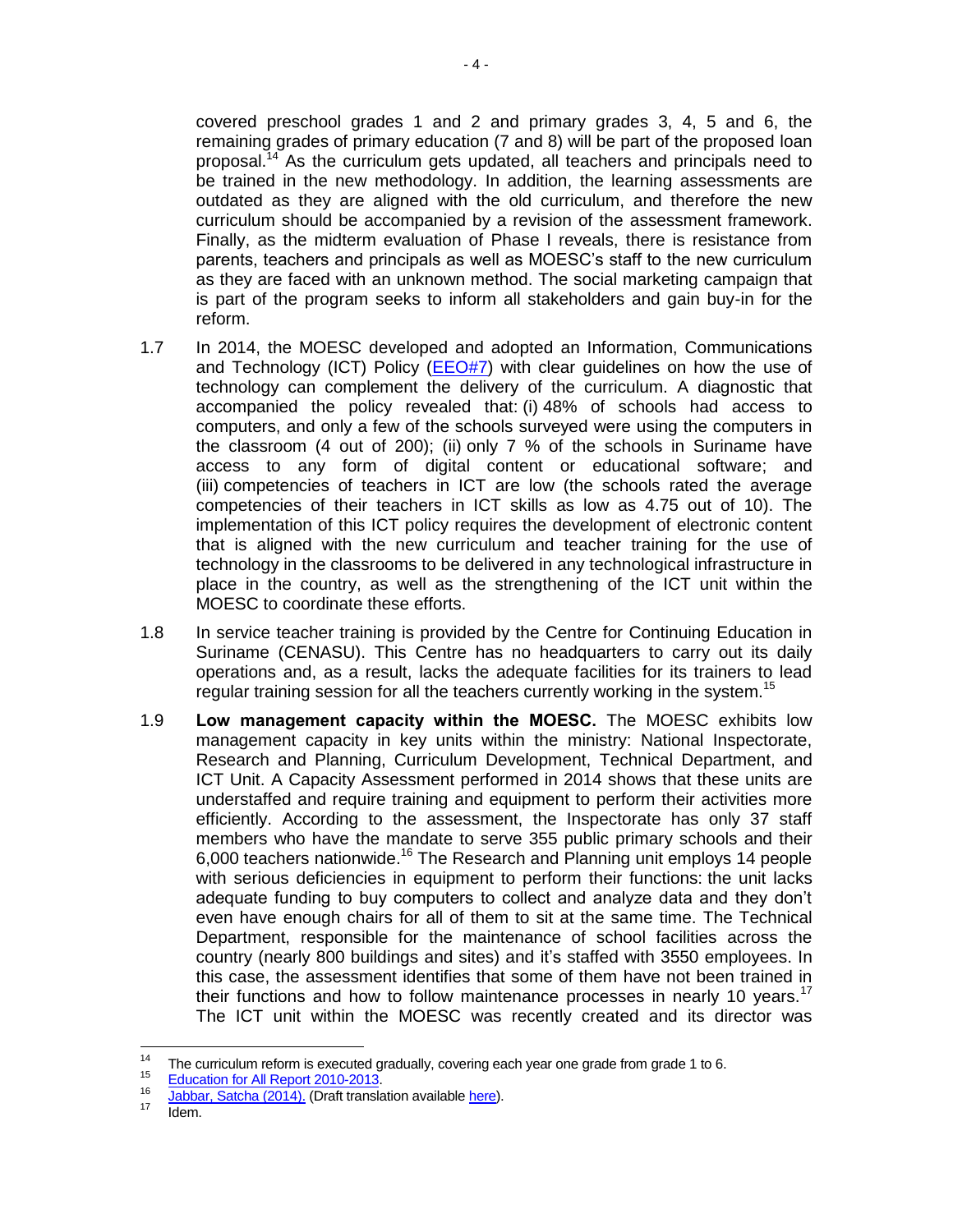appointed, but it has no staff and no equipment available to start working on the implementation of the ICT Strategy. These challenges translate into limited capacity of the MOESC to manage the delivery of school services and provide support to schools, principals and teachers, particularly to those in the interior.

- 1.10 **Lack of access to adequate schools and qualified teachers in remote area.**  Many schools in the interior, both public and private, have been inadequately maintained and/or are overcrowded. Schools often do not have adequate access to water and electricity and lack sanitary systems. In the eastern districts of Brokopondo and Sipaliwini,<sup>18</sup> 79.4% of primary schools don't have access to electricity, and 8.8% don't have a toilet at all. Furthermore, many students in these regions have to walk long distances or use canoes to attend school; 29.4% of the schools are only reachable by boat.<sup>19</sup> At the same time, there is a need for adequate teacher housing to attract more qualified teachers in these remote regions. These two regions have fewer classrooms and teachers than the rest of Suriname: the student-teacher ratio is 19:1 and 22:1 compared to 16:1 nationwide [\(EEO#8\)](http://idbdocs.iadb.org/wsdocs/getDocument.aspx?DOCNUM=39863989). The interventions of this program will aim at reducing dropout further justifying more classrooms in existing schools in the interior. Beyond these general assessments of school infrastructure needs, a detailed study of the availability and status of the facilities is needed to make informed decisions on school construction.
- 1.11 Remoteness also impacts the supply of qualified teachers in the interior. As of 2010, approximately 30% of the teachers working in the interior were not qualified to teach in the coastal areas and, moreover, 5% of them had not even finalized primary education.<sup>20</sup> Although coastal teachers receive monetary incentives to move to the interior to teach, fully qualified teachers believe these are not enough to compensate for the compromises they have to make to teach in rural areas; especially because housing is not adequate.<sup>21</sup> In this sense, there is need to guarantee that teachers in the interior are provided with adequate housing close to the schools as an added incentive to work in the remote areas of the interior.
- 1.12 **Tracking system in secondary education with restricted interconnectivity among the different tracks.** Suriname has an early tracking system in secondary education that relies on a single exam at the end of primary that occurs at an early age and provides limited opportunities for students to move across tracks. At the end of primary education, students complete the GLO 6 exam: those who have passing grades (approximately 50% of all test takers) have the option of enrolling in the academic junior secondary education; the remaining 50% can only opt for technical and vocational secondary education. Only those students in the academic track are able to continue further studies as part of the tertiary education system. As the empirical literature suggests, early tracking increases education inequality and also reduces average performance. $22$  Also, the benefits of tracking students at an early age to technical/vocational training appears to be extremely limited given the high

<sup>18</sup> These districts are highly isolated from the coastal areas. Few roads exist to reach the communities that live in these areas and access is mostly possible by water transportation means.

<sup>19</sup> [MINOV/VVOB/UNICEF \(2010\). School Mapping.](http://idbdocs.iadb.org/wsdocs/getDocument.aspx?DOCNUM=39864315)

<sup>20</sup> [MINOV/VVOB/UNICEF \(2010\). School Mapping.](http://idbdocs.iadb.org/wsdocs/getDocument.aspx?DOCNUM=39864315)

<sup>21</sup> UNICEF 2010. Situation Assessment and Analysis of Children's right in Suriname. 22

[Hanushek E. and L. Wöbmann 2005.](http://idbdocs.iadb.org/wsdocs/getDocument.aspx?DOCNUM=39871524)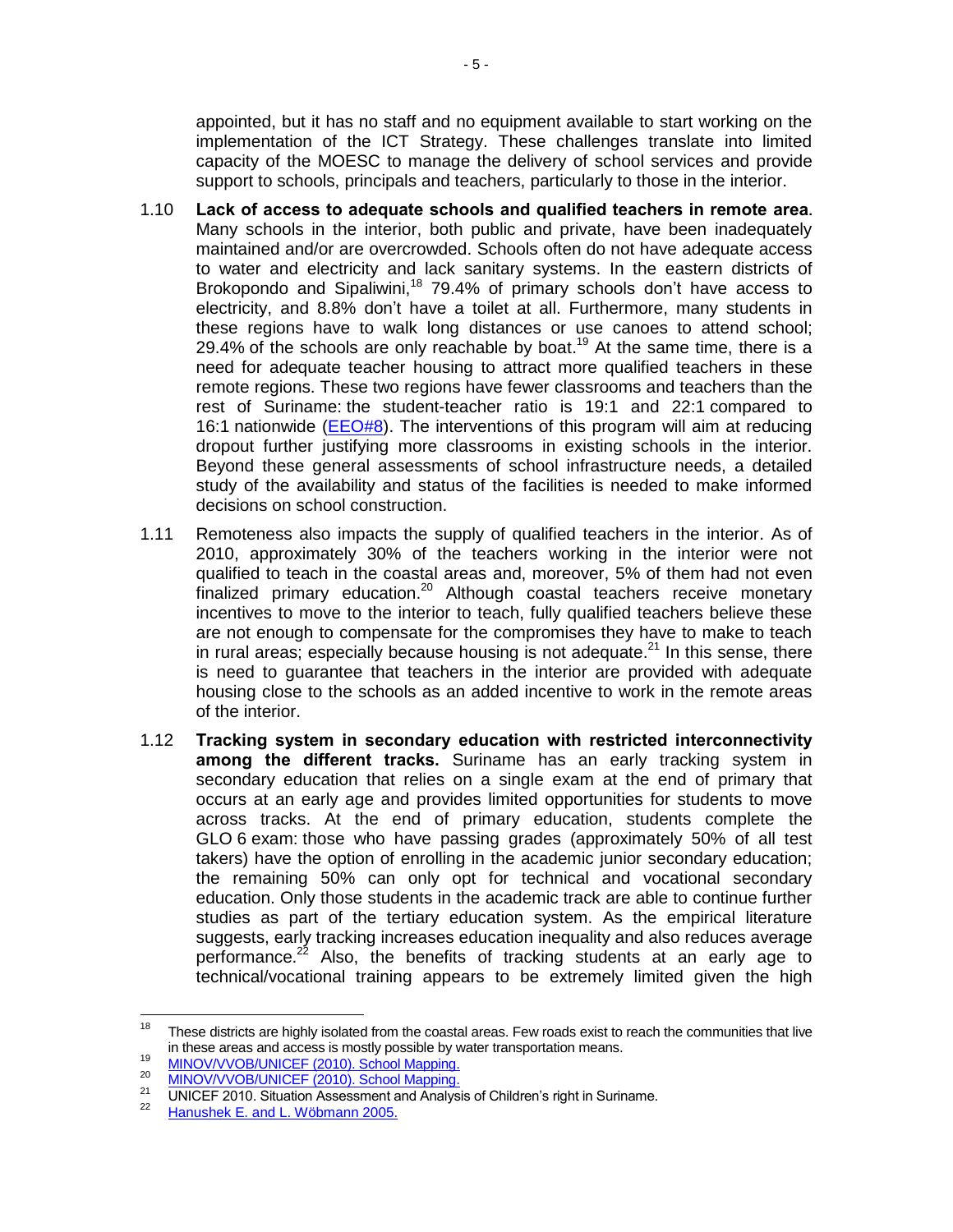mismatch between offered skills and the needs of local employers ([¶1.4\)](#page-6-0). Data on student school trajectories in secondary education is scarce in Suriname. More efforts should be made to collect and analyze data at this level to enable a proper diagnosis.

- 1.13 **Government's priorities.** The Draft Education Sector Plan 2010-2014 establishes the main priorities for the education sector in Suriname. Given the authorities' continuity in the government after the elections in 2015, it is expected that the priorities of the Sector Plan continue throughout the project's execution. This Plan establishes strategies for a more effective, efficient and equitable education system with high quality standards, in order to develop internationally competitive skills among Surinamese children and youth. Aligned with this plan, the MOESC embarked in a reform of the education system that includes a curriculum update, the use of ICT to deliver the curriculum, the construction of new schools and expansion of existing ones (especially in the interior), and the improvement of the internal capacity of the MOESC to manage the system. The MOESC also prioritized the construction of the CENASU building to ensure that it has adequate facilities to provide trainings to teachers and principals.
- 1.14 **Program strategy.** Given the challenges facing the education system in Suriname described above ([¶1.5\)](#page-6-1) and aligned with the government's priorities, the Bank supports the country in increasing learning outcomes of all students and improving the internal efficiency of the education system with the support of a multiphase program. The multiphase program included the redesign of the curriculum for primary education under Phase I and junior secondary education in Phase II, as well as improving access to schools in the interior under both phases. The first phase developed the curriculum for grades 3 to 6 and improved access to preschool and primary education in the interior. To better align the support of the Bank to the pace of the curriculum reform, the redesign of the last two grades of primary (7 and 8) originally planned for Phase I was deferred to Phase II, and the curriculum redesign of junior secondary is now deferred to a future operation already under discussion with the GoS ([¶1.22\)](#page-12-0). In this sense, the proposed second phase operation focuses on developing the curriculum of the last two grades of primary education (7 and 8) and sets the stage for the reform of junior secondary education by advancing on a strategy and on the curriculum framework at this level; as well as improving access to better schools and teachers in the interior.
- 1.15 The interventions that are part of this multiphase program have been proven to be effective in other countries. Top-performing education systems have put in place high standards to guide education policy-making and teaching practices.<sup>23</sup> These standards are aligned with an adequate student-centered curriculum, teacher training (both in-service and pre-service), and student learning evaluations.<sup>24,25</sup> Curriculum reforms have been accompanied by communication activities that seek to inform all stakeholders of the reforms and secure its proper implementation. In the case of Suriname, the curriculum redesign has taken into account these best practices by aligning standards, curriculum redesign and teacher training. These top performing education systems have also placed mechanisms to ensure that there is adequate student data to inform teaching and

<sup>-&</sup>lt;br>23 [Vegas and Petrow .2008.](http://idbdocs.iadb.org/wsdocs/getDocument.aspx?DOCNUM=39864215)

<sup>24</sup> [Darling-Hammond, L. 2010.](http://idbdocs.iadb.org/wsdocs/getDocument.aspx?DOCNUM=39871516)  25

[How the world's best-performing school systems come out on top.](http://www.smhc-cpre.org/wp-content/uploads/2008/07/how-the-worlds-best-performing-school-systems-come-out-on-top-sept-072.pdf)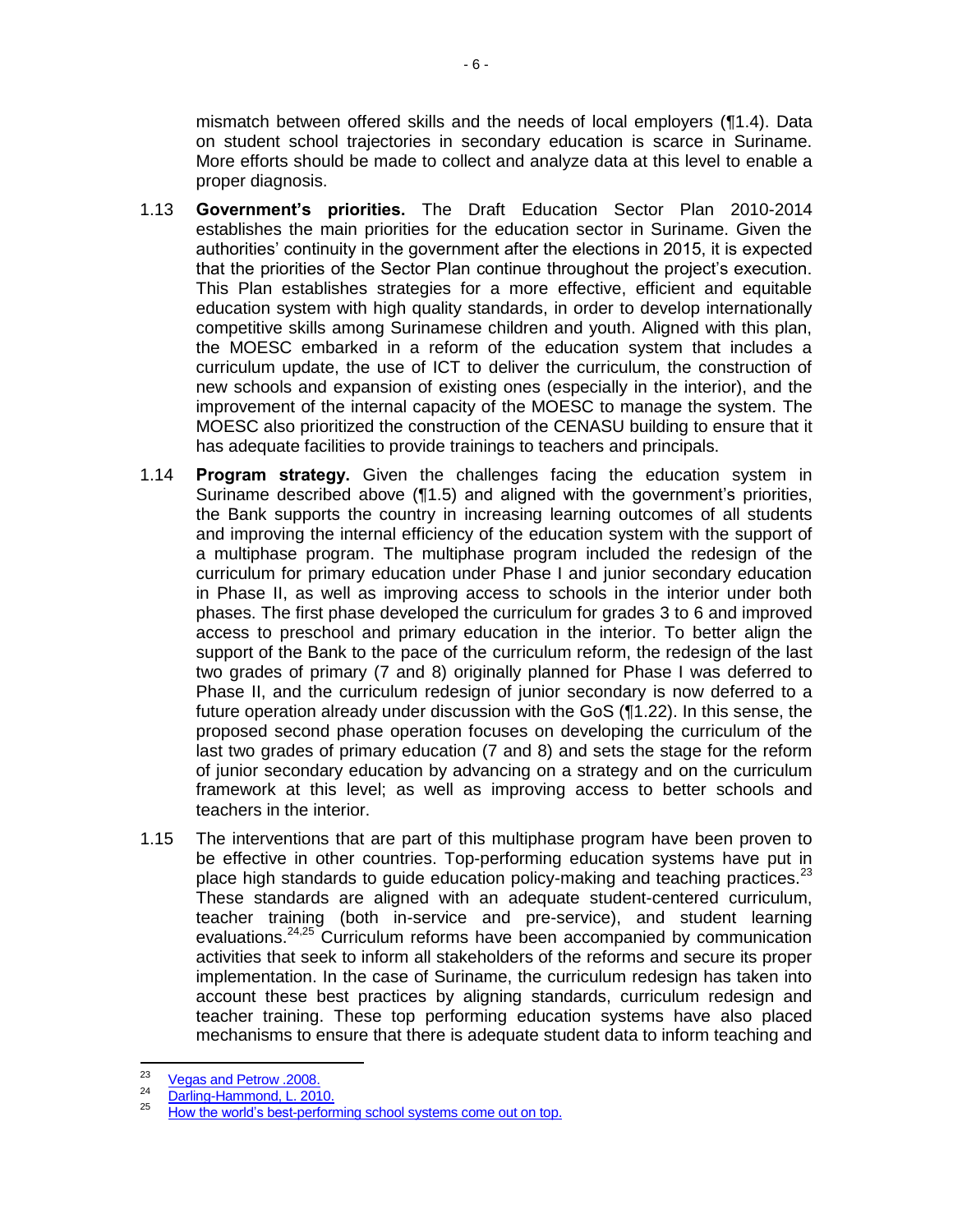policy. Such data are geared towards identifying improvement needs in the system and to target support to those schools that need it the most.<sup>26,27</sup> Also important, involvement of all stakeholders is necessary to shape and implement reforms. Research shows that active parent/family involvement in their children's education and in their schools has a significant benefit for the students. When schools, families and communities work together, children tend to do better in school, stay in school longer, like school more and schools do better.<sup>28</sup>

- 1.16 Regarding the use of technology to deliver the curriculum, successful countries have aligned the content to be delivered with technology, with teacher training and appropriate technological infrastructure.<sup>29</sup> Top-performing education systems also align the curriculum with the content of textbooks that teachers and students use in class. This is particularly relevant for Suriname for two reasons: (i) increased access to books is a resource that has been strongly linked to student learning; $30$  and (ii) widely disseminated textbooks can also be an effective tool to portray both women and men in non-stereotypical gender roles and, thus promote gender equality from the education system.<sup>31</sup> The proposed intervention will ensure that textbooks are gender sensitive and that they present women in more active roles in the labor market and society.
- <span id="page-10-0"></span>1.17 Regarding the tracking system, existing literature suggests that exposing students to a general curriculum can improve their academic abilities and that delayed vocational streaming raises student learning outcomes. For instance, the vocational tracking system reform in Poland that developed a new core curriculum and postponed one year the decision on the type of upper secondary education –academic or vocational–, increased student performance in international assessments.<sup>32</sup> Another study of the tracking system in Romania<sup>33</sup> found that early tracking increases educational inequality and that postponing it can increase university attendance among disadvantaged students.  $34$ Additionally, tracking children at young ages has been associated with dropout rates and low student achievement, especially among students coming from vulnerable backgrounds.<sup>35</sup>
- 1.18 Finally, given the precarious conditions of school infrastructure in the interior, the proposed interventions aim at providing adequate school facilities, which are necessary to ensure that children can attend class and learn.<sup>36</sup> The literature suggests a positive relationship between student learning and the presence of school facilities such as libraries, science labs, and computer rooms, as well as with access to public services (electricity, water, and internet).<sup>37</sup> Additionally, the proposed program takes into account the importance of offering adequate teacher housing to help attract effective teachers to work in the interior with

<sup>-&</sup>lt;br>26 [Darling-Hammond, L. & Wentworth, L. 2010.](http://idbdocs.iadb.org/wsdocs/getDocument.aspx?DOCNUM=39871208)  27

[Hruskovec, Katherina 2014 .](http://idbdocs.iadb.org/wsdocs/getDocument.aspx?DOCNUM=39864587)  28

[Engaging parents and stakeholders in school wellness.](http://www.californiaprojectlean.org/docuserfiles/Parent%20Formative%20Research%20Report.pdf) 29

 $\frac{29}{\text{Arias Ortiz}}$ , E. and J. Christia. 2014.

Harbison and Hanushek, 1992; Glewwe, Humpage, Humpage, and Ravina, 2011.

<sup>31</sup> [Covachevich and Quintela-Davila \(2014\).](https://publications.iadb.org/bitstream/handle/11319/6647/Desigualdad%20de%20g%C3%A9nero,%20el%20curr%C3%ADculo%20oculto%20en%20textos%20escolares%20chilenos.pdf?sequence=1)

<sup>32</sup> [Jakubowski, Patrinos, Porta and Wisniewski .2010.](http://idbdocs.iadb.org/wsdocs/getDocument.aspx?DOCNUM=39859077) 

<sup>33</sup> [Hanushek E. and L. Wöbmann. 2005.](http://idbdocs.iadb.org/wsdocs/getDocument.aspx?DOCNUM=39859059) 

<sup>34</sup> <sup>34</sup> Malamud, Offer and Pop-Eleches 2011.

<sup>35</sup> Jakubowski, Patrinos, Porta and Wisniewski 2010; Malamud, Pop-Eleches 2011; Hanushek E. and L. Wöbmann 2005.

<sup>36</sup> [BID 2013. Sector Framework Document of Education and Early Childhood Development.](http://idbdocs.iadb.org/wsdocs/getDocument.aspx?DOCNUM=37795301) 

<sup>37</sup> [Duarte, Gargiulo and Moreno 2011.](http://idbdocs.iadb.org/wsdocs/getDocument.aspx?DOCNUM=36201660)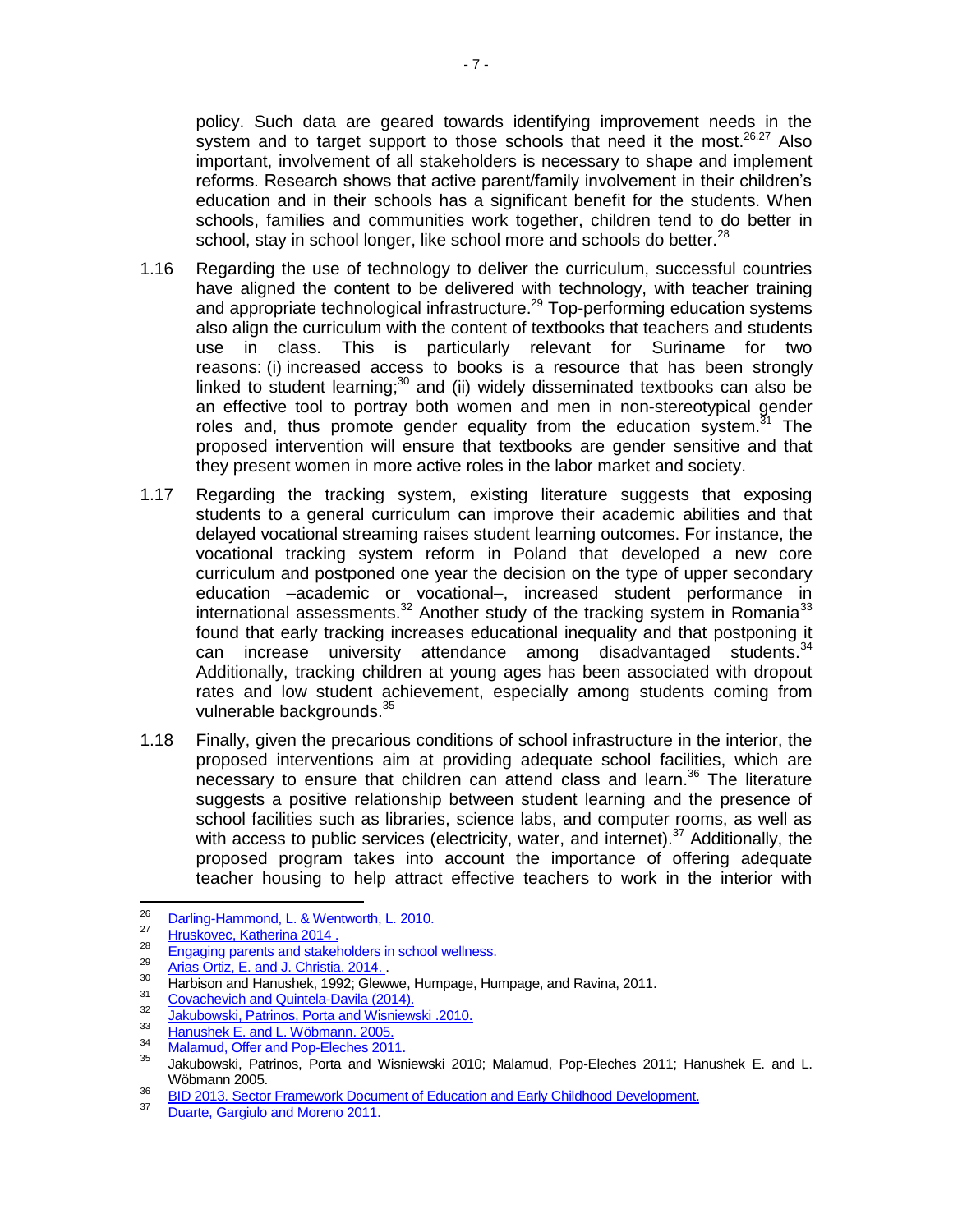disadvantaged students. Evidence from successful education systems shows that assigning the best educators to vulnerable areas, where they are most needed, can foster student learning. 38,39

- <span id="page-11-0"></span>1.19 **Bank's support to the education sector.** In 2003, the Bank approved the Basic Education Improvement Program (BEIP) [\(1521/OC-SU\)](http://idbdocs.iadb.org/wsdocs/getdocument.aspx?docnum=422820) for US\$14 million to support the GoS in carrying out the education reform process. The program's objective was to develop a new mandatory Basic Education System to all school-aged children from ages 4 to 16. After subsequent adjustments, in 2011, the GoS prioritized the first eight years of schooling (pre-primary and primary levels, ages 4 to 12). As a result, the BEIP program designed the curriculum frameworks for all preschool and primary grades (grades 1 to 8) and developed and implemented nationally the curriculum for the preschool grades. It also renovated 55 schools, built 10 teacher training centers, trained 3,300 education stakeholders, and provided 106,000 textbooks and learning materials.
- <span id="page-11-1"></span>1.20 **Evaluation of Phase I (SU-L1019) and verification of the fulfillment of triggers for Phase II (see [EEO#3\)](http://idbdocs.iadb.org/wsdocs/getDocument.aspx?DOCNUM=39912851).** In June 2012, the IDB approved a multiphase operation to give continuity to the curriculum reform and the activities of the first BEIP. The multiphase operation aims at increasing the learning outcomes of students in the education system of Suriname from pre-primary through junior secondary education, and improving the internal efficiency and quality of the new basic education system. The first phase of the multiphase  $(2^{nd}$  Basic Education Improvement Program (BEIP) Phase I  $(2742/OC-SU)$ ) approved for US\$13.7 million aimed at increasing learning outcomes and improving internal efficiency.
- 1.21 Phase I has made significant progress in the areas of curricular reform, teacher training and the provision of textbooks and teacher guides. The program redesigned and implemented the curriculum for grades 3, 4, 5 and 6; trained 6,000 teachers in the new curriculum; and distributed 440,000 textbooks and teacher guides. Phase II will continue with these activities for the remaining grades of primary education and will develop a strategy for junior secondary education reform. Phase I also supported the development of an ICT policy that was adopted by the MOESC which provides clear guidelines on how the use of technology can complement the delivery of the curriculum. Phase II will support the implementation of the ICT policy. With respect to the expansion and construction of schools and teacher housing in the interior, Phase I successfully built 2 new schools, renovated 12 schools in the interior (21 new classrooms and 20 renovated classrooms) and built 20 new houses for teachers. These new schools, classrooms and teacher housing have allowed students in the interior to have access to adequate learning environments and have enabled teachers to live close to the schools that otherwise are very hard to reach given their remoteness in the interior of the country. In the area of institutional strengthening, progress has been slow; high turnover in the upper management levels of MOESC along with low budgets for MOESC operations have hindered progress in this area. At the same time, a successful social marketing campaign is being carried out to inform and involve all stakeholders (parents, teachers, principals, MOESC personnel) about the reform. Phase II will continue strengthening the capacity of the MOESC.

<sup>-&</sup>lt;br>38 [Ingersoll, R. 2002.](http://idbdocs.iadb.org/wsdocs/getDocument.aspx?DOCNUM=39871491)  39

[Vegas, E., Urquiola, M., and Cerdán-Infantes, P. 2006.](http://idbdocs.iadb.org/wsdocs/getDocument.aspx?DOCNUM=39871498)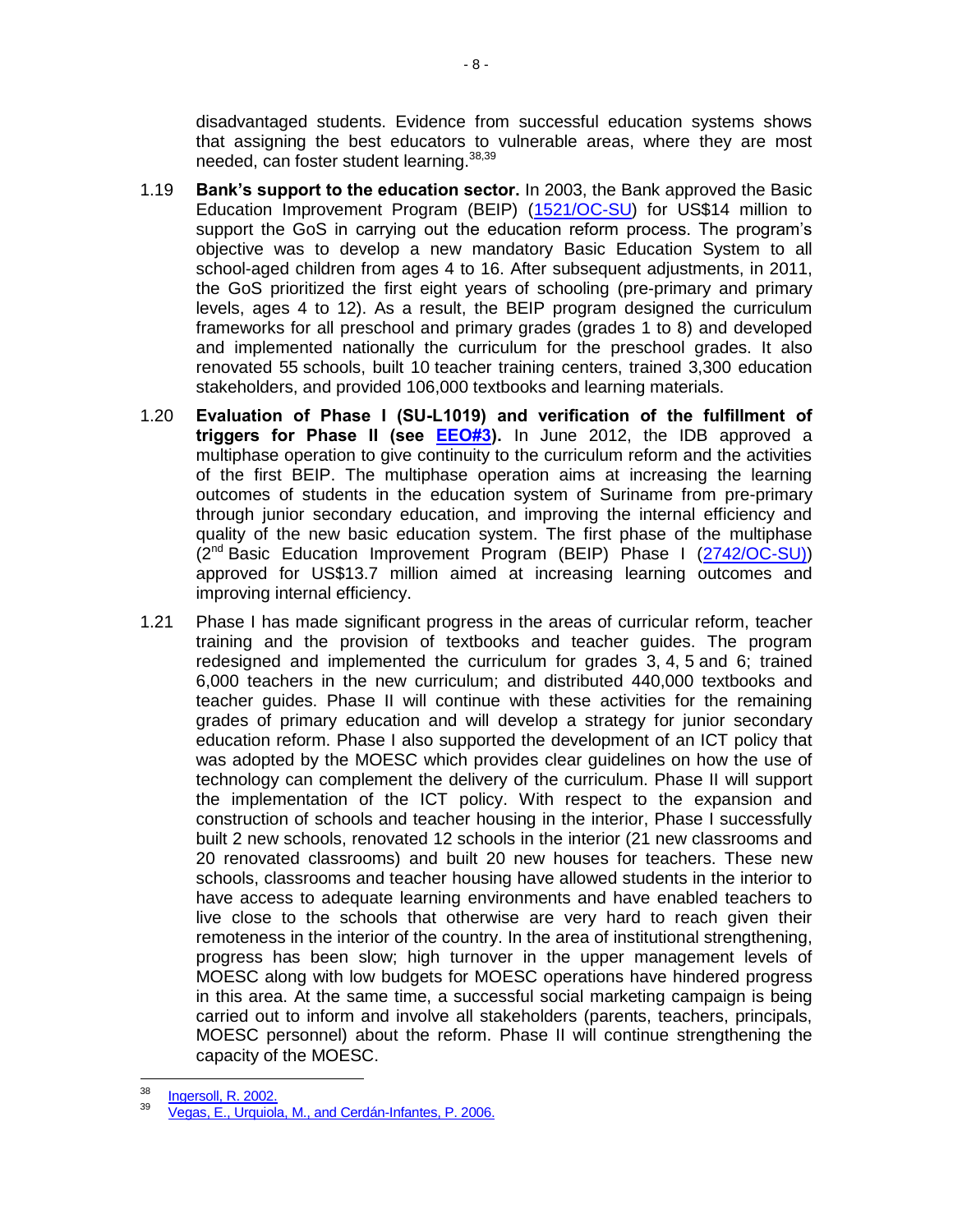<span id="page-12-0"></span>1.22 **Fulfillment of triggers for Phase II.** Phase I had the original goal of completing the redesign of the entire primary education curriculum. During execution, and in light of a shortage of local curriculum writers, MOESC opted to purchase licenses for Language and Math curriculum from a Dutch publishing company. This approach was more costly than originally estimated. Therefore, within the budget of Phase I, some originally planned activities were deferred to Phase II (redesign of curriculum for grades 7 and 8 and building of CENASU) and some activities planned for Phase II (curriculum redesign of junior secondary) are now deferred to a future operation already under discussion with the GoS. Triggers that were to be completed in parallel with the design of the last two grades of primary education (grades 7 and 8) are now part of Phase II and therefore have not been fulfilled yet. These triggers are expected to be fulfilled during the execution of Phase II and before a planned future operation that will finance the reform of secondary education. Together, Phases I and II will achieve the objectives of the multiphase operation of improving student learning in primary education and will set the stage for the reform of junior secondary education by advancing on a strategy and a curriculum framework for this level. Moving forward with Phase II will enable the fulfillment of the pending triggers and achieving the objectives set forth for the multiphase operation.

| <b>Trigger</b>                     | <b>Mean of verification</b> | <b>Status</b>                                                           |
|------------------------------------|-----------------------------|-------------------------------------------------------------------------|
| Trigger 1. Curricula for core      | Copy of revised curricula   | Fulfilled. Curriculum for grades 3 to 6 has been                        |
| subjects in grades 3 to 6          | for core courses from       | developed. Grades 3 and 4: implemented                                  |
| approved                           | grades 1 to 6; MOESC        | nationally; Grades 5 and 6: piloted in current                          |
|                                    | certification of its        | school year and implemented nationally in 2015                          |
|                                    | implementation.             | school year.                                                            |
| Trigger 2. Basic education         | Final approved legal        | <b>Partially Fulfilled.</b> Legislation submitted by                    |
| legislation, which includes        | document, legalized by      | MOECS to National Assembly and awaiting                                 |
| abolishment of the tracking        | the GOS.                    | approval. Proposal makes education compulsory                           |
| system, approved.                  |                             | until the age of 16 and includes the modification of                    |
|                                    |                             | the current exam at the end of primary.                                 |
| Trigger 3. 2 and 4 percentage      | School statistics from      | Partially Fulfilled. Dropout has decreased from                         |
| points decrease in drop out and    | MOESC.                      | 9% and 8% in 3 $^{rd}$ and 5 $^{th}$ grade in 2009 to 8% and            |
| repetition rates, respectively.    |                             | 8% in 2013, respectively. Repetition has                                |
|                                    |                             | decreased from 19% and 18% in $3^{\text{rd}}$ and $5^{\text{th}}$ grade |
|                                    |                             | in 2009 to 15% and 18% in 2013, respectively                            |
| Trigger 4. Draft National ICT in   | Documents received from     | Fulfilled. ICT policy completed and adopted by                          |
| education policy and strategy      | the MOESC.                  | MOESC.                                                                  |
| completed.                         |                             |                                                                         |
| Trigger 5. Schools constructed     | MOESC certifications of     | <b>Fulfilled.</b> 2 new schools were constructed and 12                 |
| and functioning in the interior.   | infrastructure completed    | were renovated and expanded                                             |
|                                    | to appropriate standards;   |                                                                         |
|                                    | and complete staffing at    |                                                                         |
|                                    | appropriate levels.         |                                                                         |
| Trigger 6. Strategy for            | Consultancy report          | Not Fulfilled. This strategy will be developed early                    |
| reforming junior secondary         | approved by Minister of     | in Phase II. The strategy was to be developed in                        |
| grades in Phase II developed.      | Education/Cabinet.          | parallel to redesign of curriculum of last years of                     |
|                                    |                             | primary education that are now part of Phase II.                        |
| <b>Financial Trigger. At least</b> | <b>Bank systems</b>         | Fulfilled. As of date of approval of the POD, the                       |
| 50% of loan resources              |                             | loan had disbursed 95.8% of its resources.                              |
| disbursed and 75% committed.       |                             |                                                                         |

#### **Table 1. Triggers for Phase II**

1.23 **Trigger 1. Curricula for core subjects in grades 3 to 6 approved. Fulfilled.**  During the implementation of Phase I: the curriculum in all subject areas (Language, Math, Arts and Culture, Science and Physical Education) for grades 3 to 6 was developed; textbooks for students and teachers' guides were printed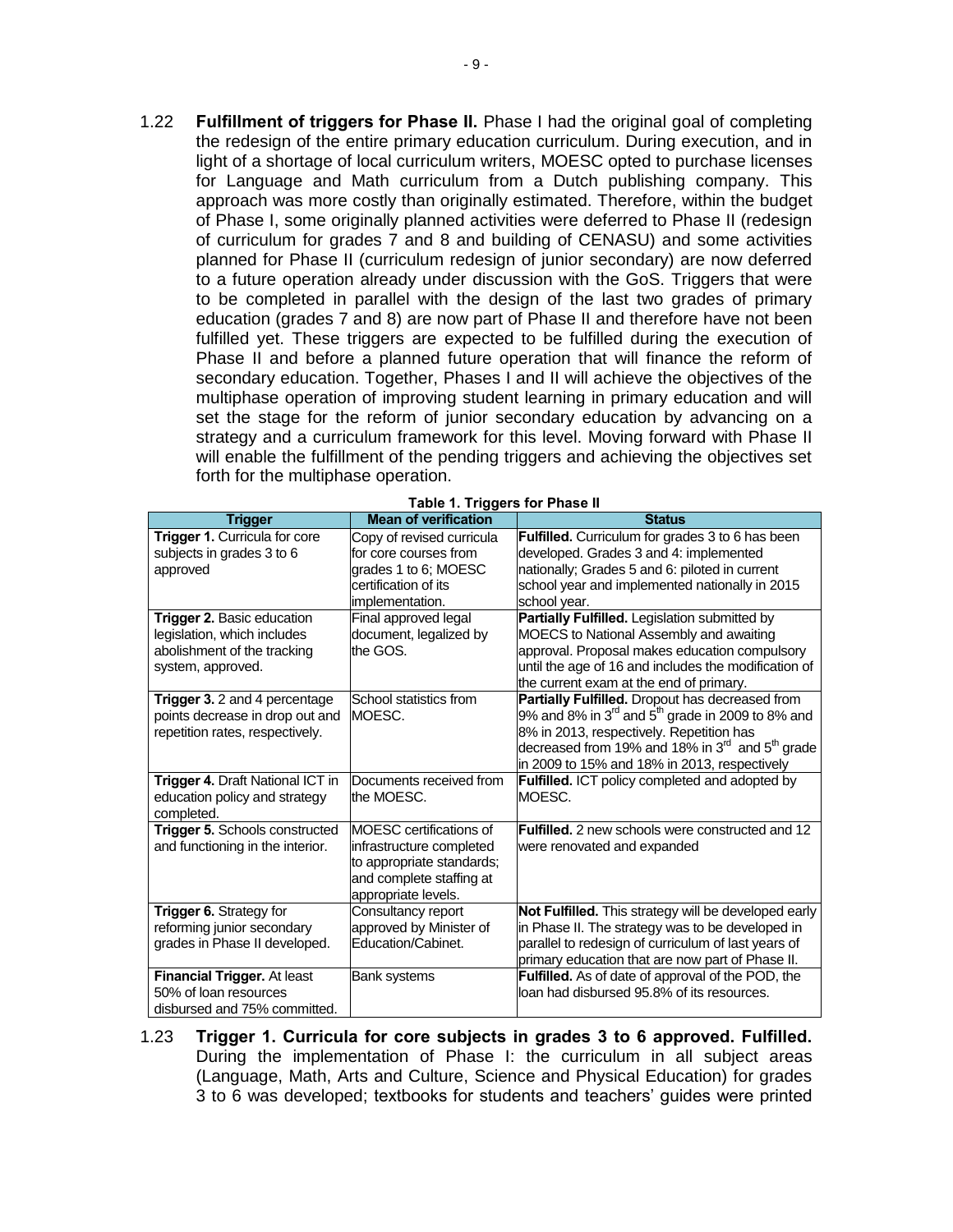and distributed to schools; and all teachers in these grades were trained in the use of the new curriculum. The curriculum for grades 3, 4 and 5 was implemented nationally between 2013 and 2014; the curriculum for Grade 6 it has been implemented nationally in the 2015-16 school year in all subjects except language, which is being piloted and will be implemented nationally in the 2016-17 school year.

- 1.24 **Trigger 2. Basic education legislation, which includes abolishment of the tracking system, approved. Partially fulfilled.** During Phase I, a draft proposal for the reform of the basic education system was completed and submitted to the MOESC for consideration. Based on this draft, the MOESC drafted a law proposal extending mandatory education from 12 to 16 years old and modifying the exam at the end of primary education. The legislation proposal prepared by the MOESC did not change the tracking consequences of the exam at the end of primary education, leaving instead that decision to the legislative framework of secondary education. It should be noted that the current Phase II does not include the redesign of secondary education; therefore the passing of the law will not affect the activities of this loan proposal. Nevertheless, given the importance of modifying the tracking system for making the education system more flexible and pertinent and raising student learning outcomes ([¶1.17\)](#page-10-0), the Bank will continue working with the GoS towards a reform of the secondary education. In this sense, Phase II will fund the development of a strategy to reform secondary education that is expected to inform the decision regarding the legislative framework needed for this level of education. It should be noted that current Bank practices have moved away from including legislation reforms in its triggers.
- 1.25 **Trigger 3. Two and four percentage points decrease in drop out and repetition rates, respectively. Partially fulfilled.** This trigger was met for the repetition rate and advanced for the dropout rate in the early grades (3rd grade) where the interventions have matured. For the later grades (5th grade) the interventions have just started (the curriculum reached 5th graders in the school year 2013-14), and, therefore, it will take a few more years to observe the expected change. Dropout rates have decreased from 9% to 8% in 3rd grade and remained at 8% for 5th grade between the school year 2009-10 and 2013-14. Repetition rates have decreased from 19% to 15% in 3rd grade and remained at 18% in 5th grade between the school year 2009-10 and 2013-14. It is expected that when the redesign of the whole primary education curriculum is finished during the first years of execution that the dropout and repetition rates will meet the targets.
- 1.26 **Trigger 4. Draft National ICT in education policy and strategy completed. Fulfilled.** Phase I was instrumental in developing an ICT policy that was adopted by the MOESC and provides clear guidelines on how the use of technology can complement the delivery of the curriculum. As a first step implementing the ICT strategy, an ICT unit has already been created within the MOESC. The policy can be accessed in [EEO#7](http://idbdocs.iadb.org/wsdocs/getDocument.aspx?DOCNUM=39870991).
- 1.27 **Trigger 5. Schools constructed and functioning in the interior. Fulfilled.**  Phase I has successfully built 2 new schools, renovated 12 schools in the interior (21 new classrooms and 20 renovated classrooms) and built 20 new houses for teachers. These new schools, classrooms and teacher housing have allowed students in the interior to have access to environments that allow for better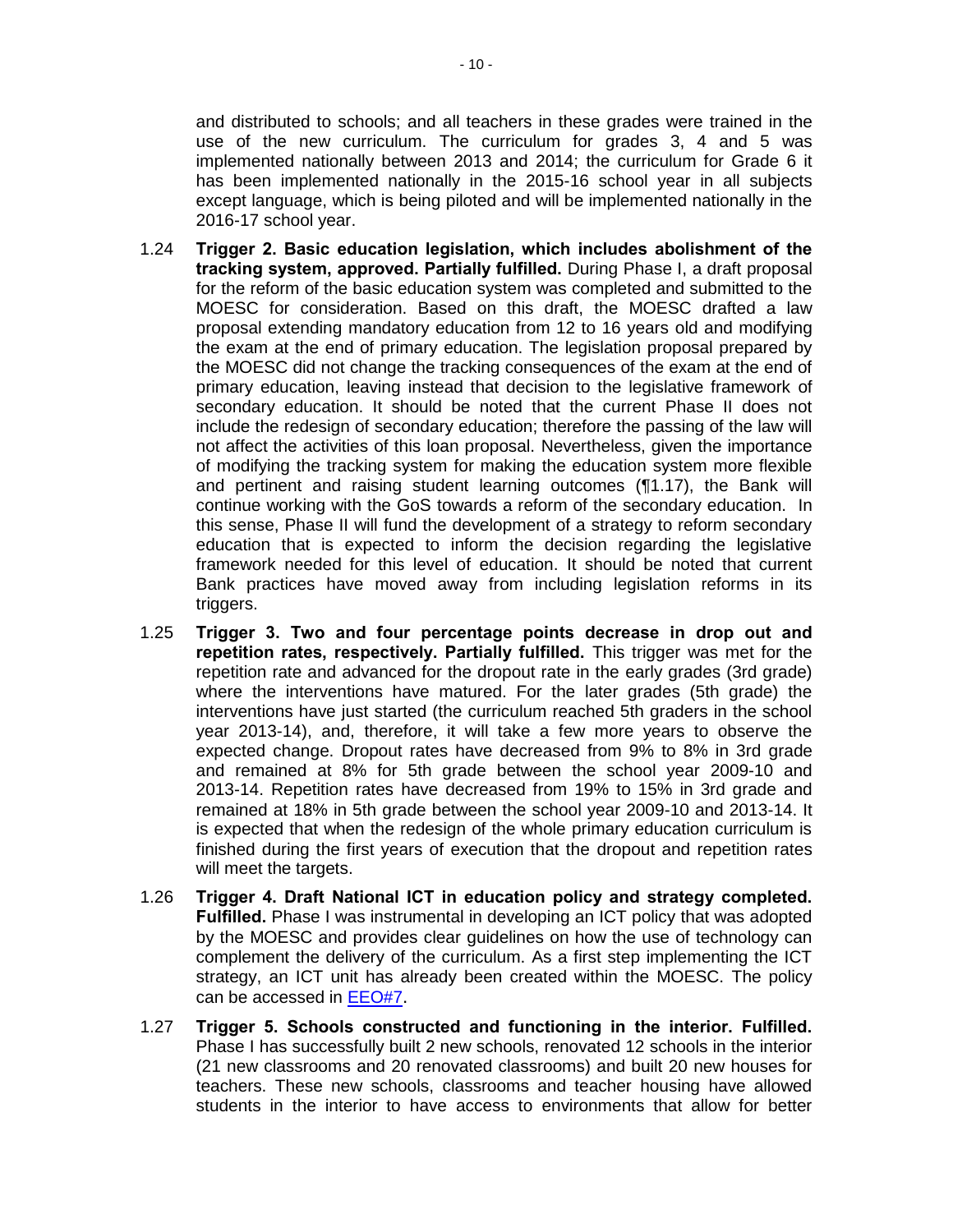learning. At the same time, the teacher housing has enabled teachers to live close to the schools that are very hard to reach given their remoteness in the interior of the country.

- 1.28 **Trigger 6. Strategy for reforming junior secondary grades in Phase II developed. Not fulfilled.** The strategy to reform lower secondary education has not yet been developed yet but will be advanced in the execution of Phase II. The strategy is to be prepared in parallel with the redesign of the curriculum of the last grades of primary education that are now part of Phase II**.**
- 1.29 **Financial Trigger. At least 50% of loan resources disbursed and 75% committed. Fulfilled.** Phase I has disbursed almost all of its resources, as of October 14th, 2015 the loan had disbursed 95.8% of its resources.
- 1.30 **Lessons Learned.** Through the two previous operations ([¶1.19](#page-11-0) and [¶1.20\)](#page-11-1), the MOESC has learned valuable lessons that have been taken into account for this new operation. Among them: (i) an efficient process for curriculum development: throughout the execution of Phase I several methods to develop curriculum were tested. Purchasing the curriculum licenses for math and science in the Netherlands and then adapting the content locally turned out to be the most efficient alternative. Therefore, the proposed operation intends to develop curriculum for grades 7 and 8 for these two subjects by following the same process of the previous grades; (ii) mechanisms to adequately integrate the MOESC into BEIP's activities and vice versa to ensure ownership and long-term sustainability: during the execution of Phase I, an effort was put in place to improve the communication channels between BEIP and the MOESC, as well as to increase the participation of MOESC authorities in both the decision-making processes and the implementation of the program. In this sense, this new phase will continue to build up the role of the Advisory Committee to involve all stakeholders in the program and get qualified MOESC personnel involved in the execution of the program ([¶3.3\)](#page-20-0); (iii) continue with communications efforts, such as the social marketing campaign to promote key stakeholder (principals, teachers, parents) involvement and ensure their buy-in; and (iv) continue building institutional capacity within the MOESC to improve data collection and analysis processes to promote evidence-based policy-making. Lessons learned from Phase I are based on the results from its midterm evaluation [\(EEO#2\)](http://idbdocs.iadb.org/wsdocs/getDocument.aspx?DOCNUM=39358692). A final evaluation is scheduled to be finished early 2016. The results of the final evaluation are not expected to be significantly different from the midterm evaluation and will only update the final outputs and outcomes. Any findings will be taken into account throughout the execution of Phase II.
- 1.31 **Alignment with Bank's priorities and Country Strategy.** This program will contribute to the lending program priorities of the Ninth General Capital Increase in the Resources of the Inter-American Development Bank (AB-2764) (GCI-9) by: (i) supporting small and vulnerable countries (SV); and (ii) reducing poverty and inequity by improving the educational outcomes of Surinamese children. It will also contribute to the regional goal of increasing the proportion of 15 to 19 year olds that complete 9th grade (equivalent to  $11<sup>th</sup>$  grade in Suriname) and to the output of students benefitted by education programs as defined by the Corporate Results Framework. The project is aligned with the Strategy on Social Policy for Equity and Productivity (GN-2588-4), which highlight interventions that increase human capital as key factors for economic growth and development. It is also consistent with the Sector Framework Document of Education and Early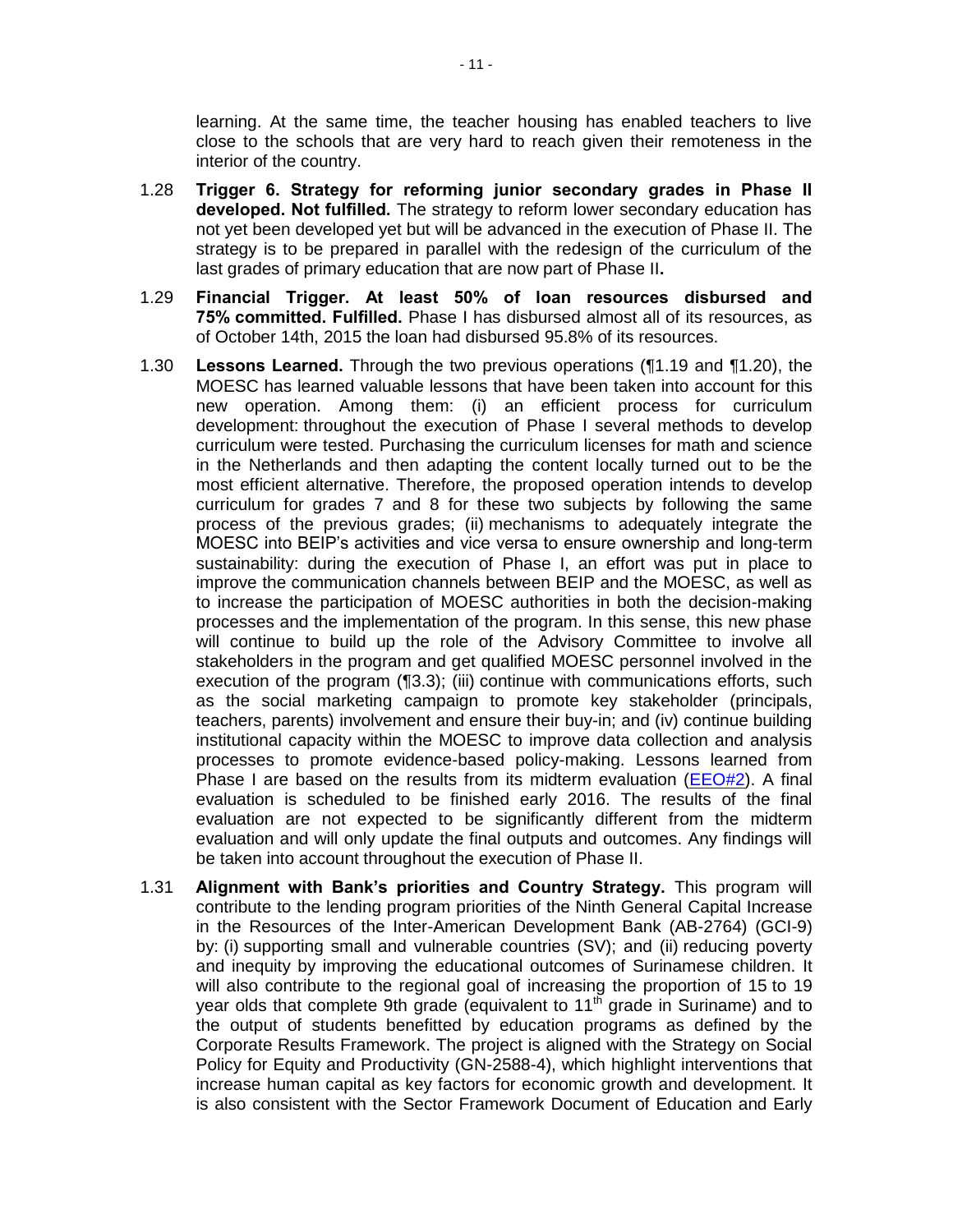Childhood Development (GN-2708-2) as it focuses on improving student learning. Finally, the proposed program is aligned with Suriname's Country Strategy 2011-2015 (GN-2637-3), which emphasizes the improvement of the quality of education through strengthening the education system and enhancing the MOESC's capacity.

### **B. Objective, Components and Cost**

- 1.32 The proposed program is the second phase of a multiphase operation that aims at increasing learning outcomes of all primary school students and improving the internal efficiency of the education system. The first phase [\(2742/OC-SU\)](http://idbdocs.iadb.org/wsdocs/getDocument.aspx?DOCNUM=36969851) focused on developing the curriculum for students from grades 3 to 6, and improving access to preschool and primary education in the interior. This second phase will continue developing the curriculum of the last two years of primary education, improving access to better schools and teachers in the interior, and building capacity within the MOESC. At the same time, this program will complement the already developed curriculum for pre-primary and early grades of primary education with the provision of didactic material, $40$  reading books, $41$ and additional teacher training and coaching for grades 1-8. Therefore, the program direct beneficiaries are the 88,000 primary and preprimary education students and approximately 6,500 teachers working in these education levels.
- 1.33 **Component 1. Improve student learning (US\$11.71 million).** The objective of this component is to improve student learning and the efficiency of the primary education levels in Suriname by completing the redesign of the curriculum of primary education in all subject areas, developing and making available students' textbooks and teachers' guides in the schools to support the implementation of the new curriculum as well as training and coaching teachers in its use. This component will finance the following activities: (i) redesign of curriculum for primary education, including: curriculum development of all subjects for grades 7 and 8, emphasizing the portrayal of non-stereotypical gender roles; development of reading books for grades 4 to 8 to complement the language curriculum; a strategy to improve examinations and implementation of recommendations; (ii) training and coaching of teachers and principals in the new curriculum; (iii) provision of textbooks and teaching guides for grades 7 and 8; reading books for grade 4 to 8; and didactic materials for grades 1 to 8; (iv) development of e-content in the new math and language curriculum for grades 3 to 8; and (v) development of a strategy to inform the lower secondary education reform, including a curriculum framework review and stakeholder consultations. This strategy will assess how to establish a stronger connection between the education system and labor market demands, with a special emphasis on how to improve women's participation in the labor market. The amount assigned to this component reflects the costs of curriculum redesign observed in Phase I.
- 1.34 **Component 2. Improve access to education in the interior and improve facilities at MOESC (US\$5 million).** The objective of this component is to improve access to better schools and teachers in the interior of the country as

<sup>40</sup> Didactic material includes objects that can be used in classrooms to foster learning such as blocks, play dough, crayons, among others.

<sup>&</sup>lt;sup>41</sup> Reading books will complement the language curriculum and textbooks developed through Phase I and will aim at strengthening reading comprehension skills in students in grades 4-8.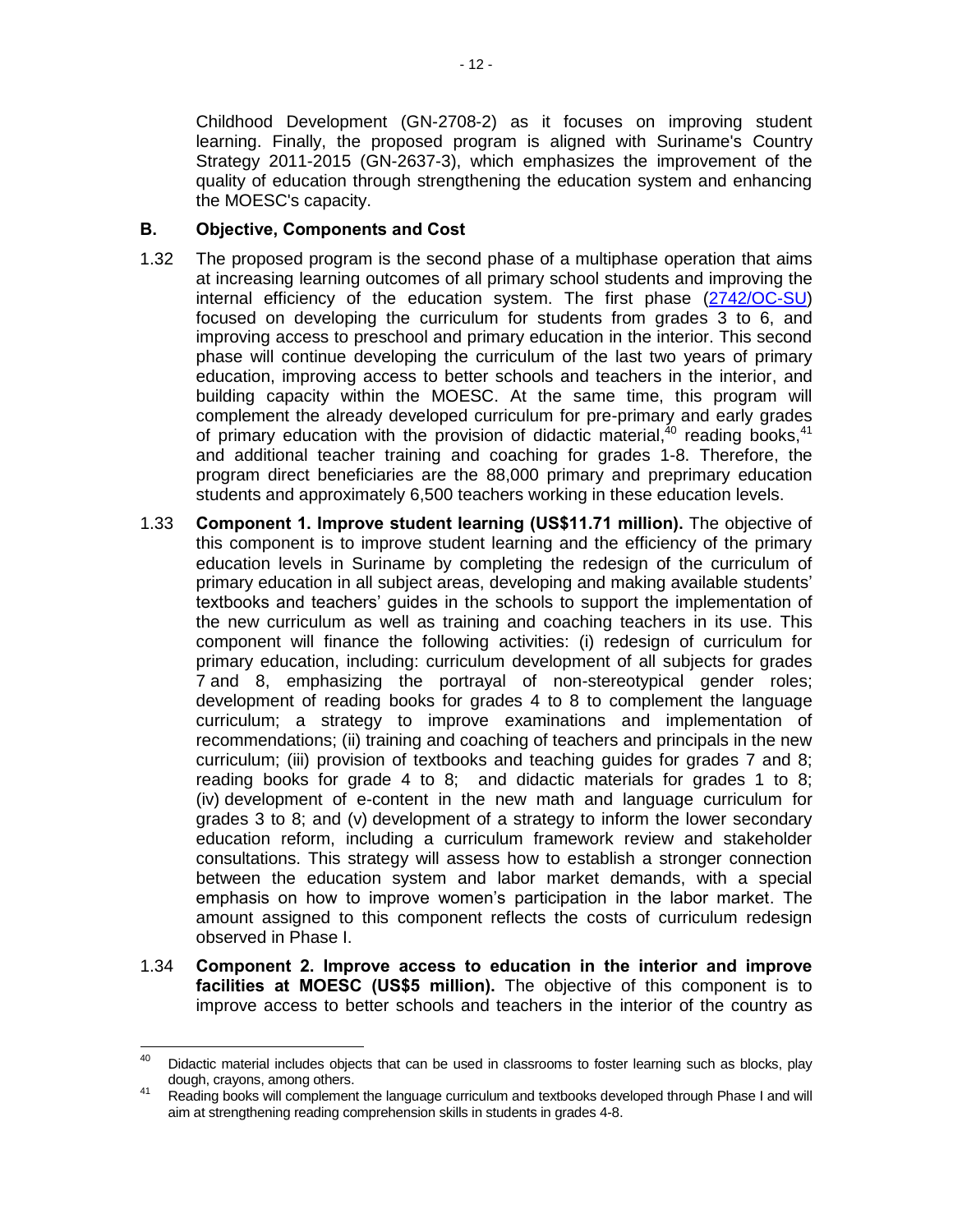well as the facilities of the MOESC. The program will finance the following activities: (i) the assessment of school infrastructure needs; (ii) renovation and expansion of classrooms and teacher housing in the interior; and (iii) construction of the Centre for Continuing Education of Suriname (CENASU) to train teachers and principals. The CENASU will be located within the MOESC premises, the land is currently owned by the MOESC and the technical drawings and bidding documents were advanced and financed by Phase I. The schools in the interior will rely on the connection to electricity; water and sanitation from the village where they are located.

- 1.35 **Component 3. Improve management capacity at the MOESC (US\$1.54 million).** The objective of this component is to improve the capacity of the MOESC in delivering education services, supporting schools and teachers and monitoring progress. This component will finance the following activities: (i) capacity strengthening of MOESC departments; (ii) continued implementation of the social marketing campaign to inform the public about the program; and (iii) assistance to the MOESC in the execution of the ICT in Education Policy.
- 1.36 **Component 4. Program Administration (US\$1.45 million) and Contingencies (US\$300,000).** This component includes the administrative costs of the execution of the program through the existing Program Management Unit, the midterm and final evaluation and the audit.

#### **C. Key Results Indicators**

- 1.37 Key outcome variables to measure the objective of the program include: (i) Percentage of students with satisfactory results at the exam taken at end of primary education; (ii) Percentage of students that complete primary education on time; (iii) Strategy for reform of secondary education adopted by the MOESC; (iv) Yearly statistics reports published by MOESC; and (v) Number of students benefitted (see Annex II). At the same time, the program will contribute to the regional goal of increasing the proportion of 15 to 19 year olds that complete 9th grade and to the product of students benefitted by education programs as defined by the Corporate Results Framework.
- 1.38 **Economic Analysis.** An ex ante cost benefit analysis was conducted to identify and quantify the benefits and costs of the program. For Component 1, the main identified benefits include a decrease in the repetition rate and a corresponding increase in the promotion rate. The costs are those associated with the development of the curriculum, textbooks and teachers guide and their printing and distribution. The Net Present Value (NPV) discounted at a rate of 12% for the stream of income is US\$14,030,687 and is higher than the NPV of the costs rendering a Benefit/Cost ratio of 2.15 and an Internal Rate of Return of 29%. A sensitivity analysis was performed with different changes in the repetition rate, all rendering the Benefit Cost ratio above 1. For Component 2, the main identified benefits of a better school environment and qualified primary teachers attracted by new housing include higher on time completion of primary school (savings in dropout) as well as savings in transportation to reach schools in the interior. For this component the Benefit/Cost ratio is 1.29 and the Internal Rate of Return is 16.72%. A sensitivity analysis was also performed for the different rates of expected completion of primary education, all rendering B/C ratios above 1. The sensitivity analysis shows that even reducing the gains to 20% for components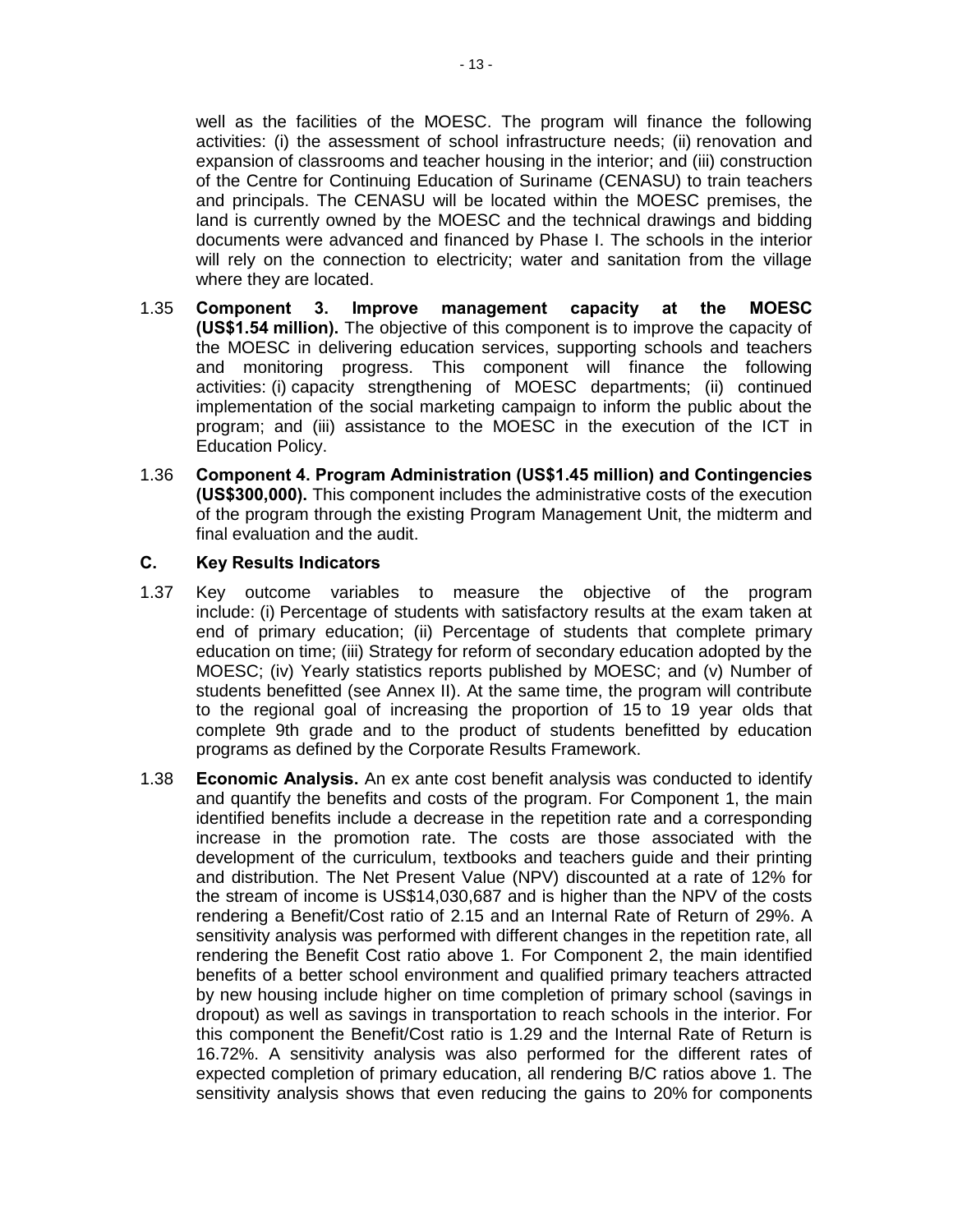(in the percentage of repetition rate and the percentage of children who do not finish primary respectively), the benefit/ cost ratio is still positive and the IRR is bigger than 12%. This shows that this project, under its two investment components is strong and viable, and has a positive return for the investment (see [EEO#1\)](http://idbdocs.iadb.org/wsdocs/getDocument.aspx?DOCNUM=http://idbdocs.iadb.org/wsdocs/getDocument.aspx?DOCNUM=39870306).

### **II. FINANCING STRUCTURE AND MAIN RISKS**

### **A. Financing Instruments**

2.1 To support the government's priority of improving student learning, the GOS requested assistance from the Bank through a multiphase operation. The long term nature of the activities together with the goal of promoting their continuity justifies the use of a multiphase loan as described in document GN-2085-2. The first phase of the multiphase (2nd Basic Education Improvement Program (BEIP) Phase I [\(2742/OC-SU\)](http://www.iadb.org/en/projects/project-description-title,1303.html?id=SU-L1019)) was approved in 2012 for US\$13.7 million. The current second phase program is an investment loan for a total cost of US\$20 million fully financed with Bank resources. The operation will be financed through the Bank's Ordinary Capital.

| <b>Component/ Subcomponent</b>                              | <b>IDB</b> | <b>Total</b> | $\%$  |
|-------------------------------------------------------------|------------|--------------|-------|
| <b>Component 1. Improve student learning</b>                | 11,710,000 | 11,710,000   | 59%   |
| 1.1 Redesign of curriculum                                  | 5,300,000  | 27%          |       |
| Training of teachers and principals<br>1.2 <sub>1</sub>     | 1,610,000  | 1,610,000    | 8%    |
| 1.3 Provision of textbooks and teachers guides              | 2,600,000  | 13%          |       |
| 1.4 Development of e-content                                | 1,000,000  | 1,000,000    | 5%    |
| 1.5 Strategy to reform lower secondary                      | 1,200,000  | 1,200,000    | 6%    |
| Component 2. Improve access to education                    | 5,000,000  | 5,000,000    | 25%   |
| 2.1 Assessment of school infrastructure needs               | 500,000    | 500,000      | 2.5%  |
| 2.2. Renovation and expansion of classrooms and teacher     | 3,500,000  | 3,500,000    | 17.5% |
| housing                                                     | 1,000,000  | 1,000,000    | 5%    |
| 2.3 Building of CENASU                                      |            |              |       |
| Component 3. Improve<br>management<br>capacity<br>at        | 1,540,000  | 1,540,000    | 8%    |
| <b>MOESC</b>                                                |            |              |       |
| 3.1. Capacity strengthening                                 | 300,000    | 300,000      | 2%    |
| 3.2. Social Marketing Campaign                              | 240,000    | 240,000      | 1%    |
| 3.3. Assistance in the execution of ICT in Education Policy | 1,000,000  | 1,000,000    | 5%    |
| <b>Program Administration</b>                               | 1,450,000  | 1,450,000    | 7%    |
| Program Management Unit                                     | 1,080,000  | 1,080,000    | 5%    |
| Evaluations                                                 | 300,000    | 300,000      | 1.5%  |
| Audit                                                       | 70,000     | 70,000       | 0.5%  |
| <b>Contingencies</b>                                        | 300,000    | 300,000      | 2%    |
| <b>Total</b>                                                | 20,000,000 | 20,000,000   | 100%  |

<span id="page-17-0"></span>2.2 Pursuant to Document AB-2990, the disbursement of Bank resources (OC) will be subject to the following maximum limits: (i) up to 15% during the first 12 months; (ii) up to 30% during the first 24 months; and (iii) up to 50% during the first 36 months. All these periods will be counted from the time the Loan operation is approved by the Board of Executive Directors. These limitations may be rendered inapplicable to the extent that the requirements set forth in the Bank's policy regarding said limitations have been fulfilled, provided that the borrower has been notified of the same in writing.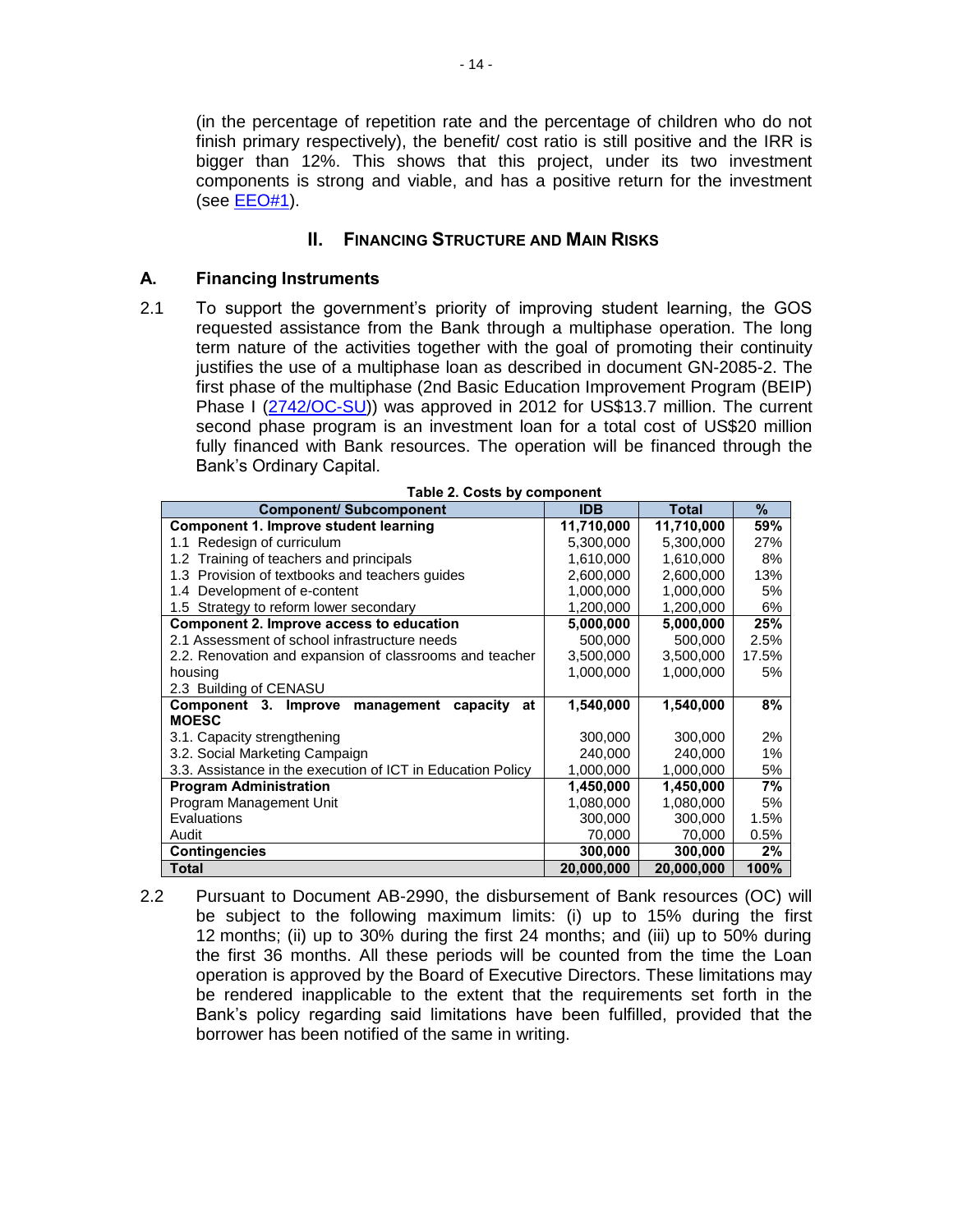| <b>Component</b>         | 2016  | 2017  | 2018  | 2019  | 2020  | <b>Total</b> |
|--------------------------|-------|-------|-------|-------|-------|--------------|
| Component 1              | 2,650 | 2,650 | 850   | 4.885 | 675   | 11.710       |
| Component 2              |       |       | 2,500 | 1,000 | 1,500 | 5,000        |
| Component 3              | 48    | 48    | 448   | 448   | 548   | 1,540        |
| Program Administration   | 230   | 230   | 305   | 230   | 455   | 1,450        |
| Contingencies            |       |       |       |       | 300   | 300          |
| <b>Total</b>             | 2.928 | 2.928 | 4.103 | 6,563 | 3.478 | 20,000       |
| % of total disbursements | 15%   | 29%   | 50%   | 83%   | 100%  | 100%         |

**Table 3. Tentative Disbursement Schedule (US\$ thousands)**

# **B. Environmental and Social Safeguard Risks**

- 2.3 The operation is classified as Category B according to the IDB's Environmental Safeguards Policy and is in compliance with the Bank's environmental and social policies (OP-703). The key impacts and risks are associated with Component 2: renovation and expansion of 7 schools and teacher housing in the areas of Sipaliwini and Brokopondo, and the construction of the CENASU. These impacts are expected to be minor to moderate, because they are highly localized, typical of small to medium scale construction works, and manageable through the implementation of environmental, health and safety mitigation measures. Especially, because this loan builds on the experience of the first phase of the operation, which also entailed construction and renovation activities in the interior of Suriname. It is not expected that this operation will have resettlements nor economic displacements. However, if it were the case, the project will follow the Bank's resettlement policy [\(OP-710\)](http://manuals/go.cfm?do=Page.View&pid=1184).
- 2.4 Given that Phase II construction activities are similar to those of Phase I, the Environmental and Social Management Plan (ESMP) approved for Phase I will be applied for this operation. In particular, for Phase II the ESMP provisions are reflected in the Environmental and Social Management Report (ESMR, [EER#3\)](http://idbdocs.iadb.org/wsdocs/getDocument.aspx?DOCNUM=39883953) and will be included in the Operations Manual. To ensure that the best engineering practices and environmental awareness are implemented during the construction phase, the IDB will request to include in the bidding documents and in the construction contracts best engineering practices, indicating the mitigation and prevention measures presented in the ESMP and ESMR. Additionally, during the operation phase, preventive maintenance should be the priority for the MOESC, especially in the interior, so that corrective measures are kept to a minimum. Furthermore, the final evaluation planned at the end of Phase I will include an assessment of its Environmental and Social impacts rendering lessons learned on how to mitigate environmental and social impacts that will be taken into account for Phase II.

### **C. Fiduciary Risk**

2.5 A team of Bank specialists reviewed the fiduciary management capabilities of the Program Management Unit (PMU). The assessment indicates the financial management and procurement risk level is medium. The PMU has experience and familiarity with the Bank's fiduciary policies and procedures, however there is often rotation among key personnel. The PMU will receive routine capacity building and refresher courses on IDB's policies and procedures as well as technical support from the Bank to execute the program activities.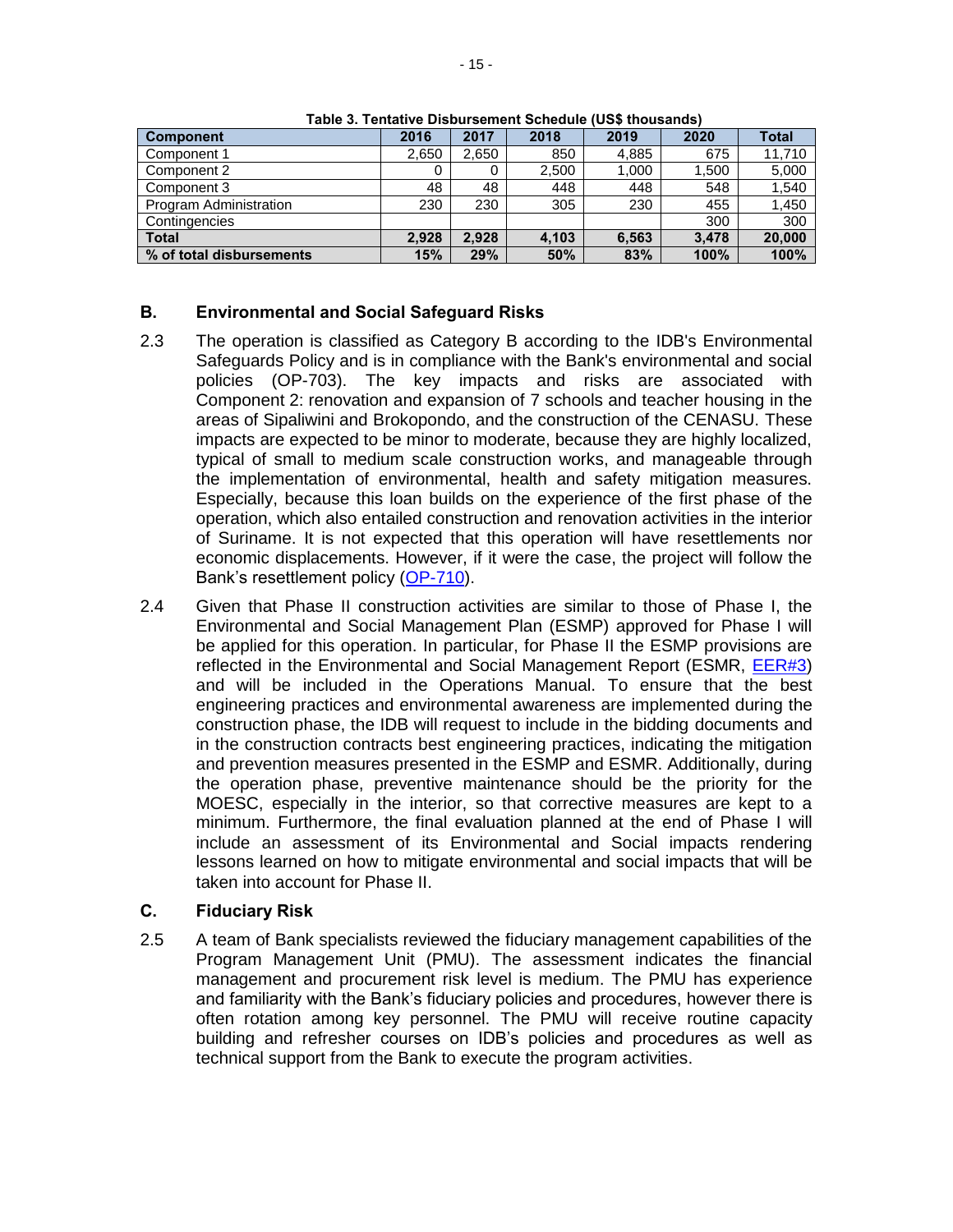#### **D. Other Key Issues and Risks**

- 2.6 **Macroeconomic and fiscal sustainability (medium).** There is a risk of deterioration of the macroeconomic framework as a result of external shocks or shift in macroeconomic policies or fiscal situation and economic conditions in the country. Given that this macroeconomic context could affect project execution, the loan will be disbursed prioritizing key activities within the restriction for disbursement in the first 3 years of the program ([¶2.2\)](#page-17-0).
- 2.7 **Ownership of the program (medium).** Limited involvement of the MOESC authorities and personnel in the decision-making processes and implementation, as well as inefficient communication channels between the PMU and the MOESC can result in lack of ownership of the project. This new operation will build on lessons learned from Phase I and involve MOESC authorities and personnel in the loan activities to ensure the ownership of the program and ultimately contribute to the sustainability of the reform while creating capacity within the MOESC. At the same time, other stakeholders (teachers, principals, and parents) may not understand the purpose and content of the new curriculum, which could in turn hamper its timely adoption. This operation will continue with the social marketing campaign of Phase I to inform parents, teachers and principals about the new curriculum. Similarly, continuous training and coaching will be provided to teachers and principals, so that they can better understand the scope of the reform and successfully use the new materials in the schools.
- 2.8 **Lack of reliable data (medium).** There is limited capacity in the MOESC to analyze education data to assess the progress of the education sector and monitor and evaluate the program. MOESC has collected data on schools and students for all recent years, but they lack the capacity to manage and analyze it to produce yearly statistical reports. With funds of the project, the Research and Planning Unit at the MOESC, in charge of producing education statistics, will receive specialized training, equipment and software to improve their capacity to collect, analyze and report data.
- 2.9 **Accomplishments of triggers during execution of Phase II (low).** As mentioned in paragraph 1.23, activities originally planned for Phase I that were linked to the fulfillment of the triggers were postponed to Phase II, in particular those related to the reform of secondary education. During execution of Phase II is expected that these triggers will be met and set the stage for a future operation that will work in developing the curriculum for secondary education. There is a risk that the GoS will not adopt the strategy to reform the curriculum at the secondary level alongside the needed legislation reforms. This risk is low given that MOESC is committed to the reform of the education system and has expressed value in continuing with the reform of the secondary education to accommodate students that graduate from primary education with the new redesigned curriculum. The program will finance the design of the strategy and bring technical expertise for the authorities to make an inform decision towards the reform of secondary education.
- 2.10 **Sustainability of the activities.** Phase II will put special emphasis in improving the capacity of the MOESC to execute key activities of the program. Phase II plans a larger involvement and training of the curriculum writers, school inspectors, initial and in service teacher trainers of the MOESC in order to sustain the implementation of the new curriculum. Regarding school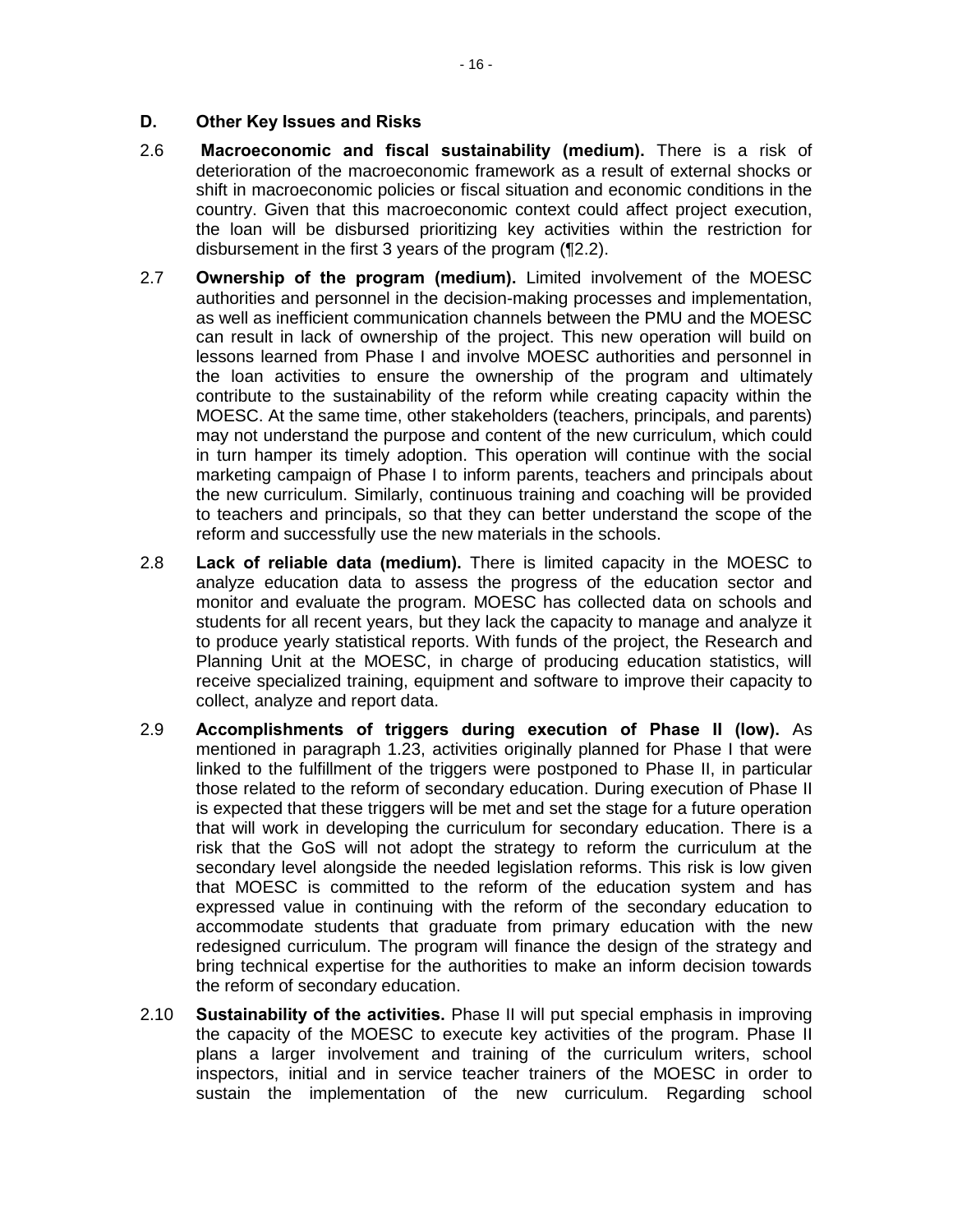infrastructure, the MOESC will staff the schools with teachers and will provide maintenance to school facilities through its Technical Department. At the same time, an Advisory Committee composed of key stakeholders ([¶3.2\)](#page-20-1) will provide guidance to the program as well as keep the members informed to increase ownership of the program among stakeholders. The program's social marketing campaign will inform parents, teachers and the MOESC of the development of the program. This is a key activity to get the buy in from the education community when significant reforms, like the introduction of a new curriculum, take place. It is expected that by improving the capacity of the MOESC to take on key activities and involving key education stakeholders in the program (through the Advisory Committee and Marketing Campaign) the activities of the program will be sustained over time.

# **III. IMPLEMENTATION AND MANAGEMENT PLAN**

#### **A. Summary of Implementation Arrangements**

- 3.1 The program management will continue with the same organizational structure established in Phase I, in which the borrower is the Republic of Suriname and the Executing Agency is the MOESC, through the PMU. The PMU is responsible for the technical and operational implementation of the program. It coordinates with the MOESC staff and enables the execution of the activities, including administrative tasks, procurement, and financial management. The PMU is headed by the Program Manager, who reports directly to the Permanent Secretary (PS), and represents the PMU on all program related matters. The rest of the core staff includes: An Operations Officer, a Procurement Officer, a Finance Officer, a Curriculum Task Officer, a Social Marketing Task Officer, an Infrastructure Task Officer and a Monitoring and Evaluation (M&E) Officer. Additional support is currently provided by a bookkeeper and an office administrative assistant, who are also expected to continue throughout Phase II. The Program will cover the expenses (based on the MOESC salary scale) related to these positions (see [EER#1\)](http://idbdocs.iadb.org/wsdocs/getDocument.aspx?DOCNUM=39870227).
- <span id="page-20-1"></span>3.2 **Coordination with MOESC and sustainability.** To ensure adequate management and coordination and to guarantee the sustainability of the interventions, this program will continue with the Advisory Committee established in Phase I to provide guidance on the activities, review key program documents and reports, and advice on the program's execution. The PS chairs the bi-annual meetings of this Committee and its members include: key Directors within MOESC, representatives of pre service teacher training institutes, members of Denominational Boards as well as the PMU's Program Manager who liaises the committee and the PMU.
- <span id="page-20-0"></span>3.3 Besides coordinating with MOESC authorities through the Advisory Committee, the PMU task officers will coordinate their activities with the departments of curriculum development, teacher education, the technical division and research and planning. These MOESC departments will collaborate with the PMU in defining the activities and implementation modalities; provide input to terms of references and bidding documents; and implement certain activities. Thus, the PMU's Curriculum Task Officer will coordinate with the Curriculum Department and CENASU staff within the MOESC to train teachers and principals in the new curriculum and distribute textbooks in a timely manner. Similarly, the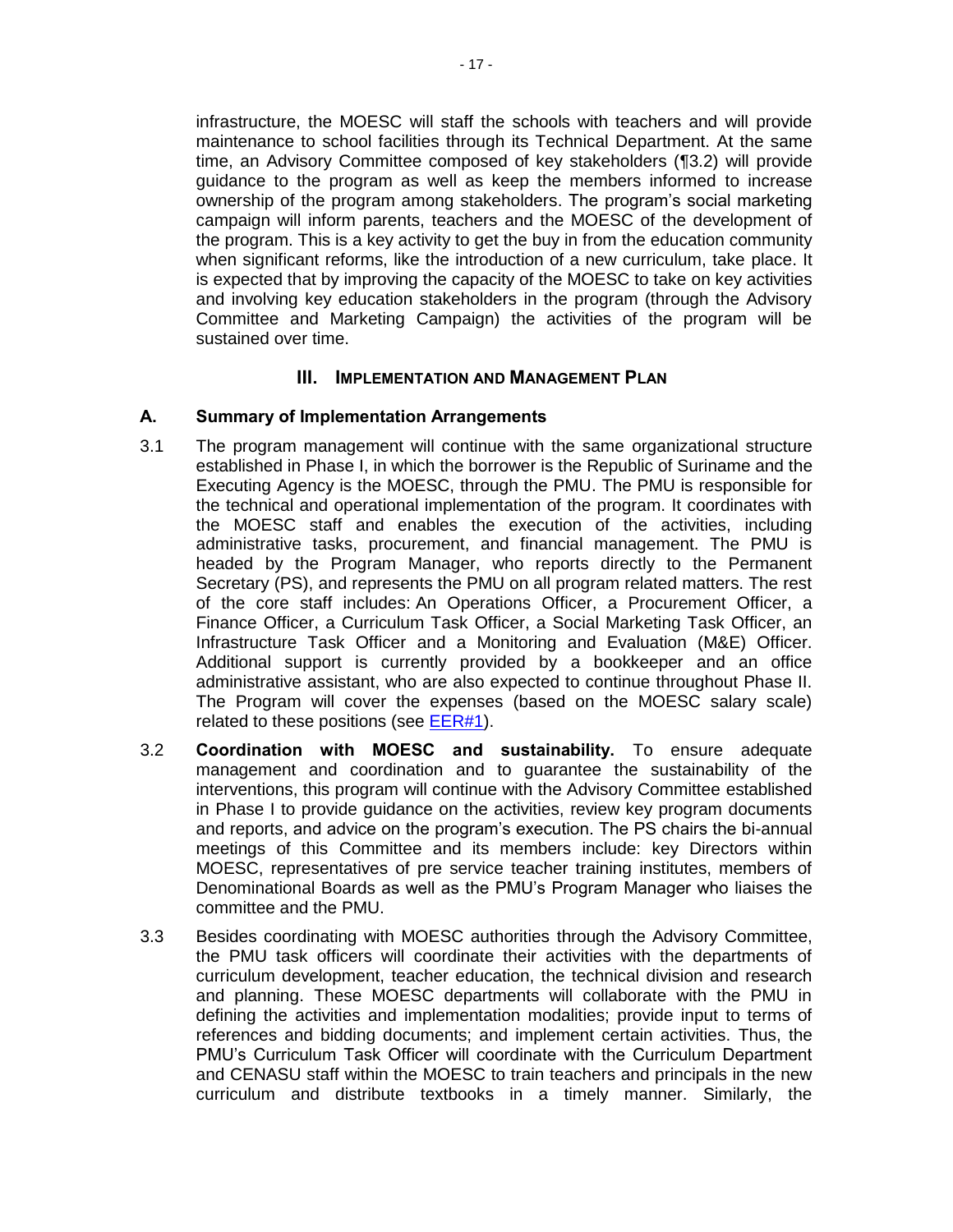Infrastructure Task Officer will work together with the MOESC's Building Commission to build and remodel school facilities and with the Technical Department to ensure the adequate maintenance of new school facilities. Finally, the M&E Officer will work within the Research and Planning Department of MOESC to monitor, evaluate and report project performance.

- 3.4 The Operations Manual [\(EEO#5\)](http://idbdocs.iadb.org/wsdocs/getDocument.aspx?DOCNUM=39924530) in use for Phase I will be updated to take into account lessons learned, improve the execution of both recurrent and new activities, and ensure the program's sustainability over time. The OM will also incorporate a guide to keep the assets and facilities developed by Component 2 in good condition. This guide will be disseminated among school principals, teachers, parents, and the community in general after finalizing renovations/expansions of each school. The OM will also contain a provision to build special storage facilities for maintenance equipment in remodeled schools, in accordance with the Environmental and Social Plan [\(EER#3\)](http://idbdocs.iadb.org/wsdocs/getDocument.aspx?DOCNUM=39883953).
- <span id="page-21-0"></span>3.5 **Special Contractual Conditions prior to the first disbursement: (i) approval of the Program Execution Plan, the Operations Manual and the Procurement Plan, in accordance with the terms and conditions previously agreed upon between the Executing Agency and the Bank; and (ii) evidence that the key personnel of the PMU, including the program manager and the procurement and financial officers are appointed, in accordance with the terms of references previously agreed upon between the Executing Agency and the Bank.**
- 3.6 **Procurement.** Procurement of goods, works and consulting services to be financed by the loan will be carried out in accordance with the Policies for the Procurement of Works and Goods Financed by the Inter-American Development Bank (GN-2349-9) and the Policies for the Selection and Contracting of Consultants Financed by the Inter-American Development Bank (GN-2350-9). The following activities will be contracted through single-source selection method pursuant to the provisions set forth in paragraph 3.10 (d) of GN-2350-9: (a) the license for the curriculum of Math and Language Grade 7 and 8; and (b) the license for e-content and software for Math and Language for Grades 3 to 8. The single source selection is justified to contract the same publishing company than in Phase I to give continuity to the curriculum redesign of the first grades and the e-content compatible with the curriculum redesign. Procurement processes will be supervised ex ante by the Bank. During the execution of the project the capacity of the PMU will be monitored and ex-post review will be given based on the level of fiduciary risk and the complexity of the procurement activities (see  $EER#4$ ).

### **B. Summary of Arrangements for Monitoring Results**

3.7 **Summary of monitoring arrangements.** The Bank and the MOESC, through the PMU, will focus its monitoring on the proper implementation of all activities of the program. The PMU's program manager, with the support of the task officers in charge of each of the main components of the project, will be responsible of reporting on the advance and problems of the implementation. These reports that track the implementation and physical advancement of the activities will be consolidated in the semiannual reports that the PMU will submit to the Bank. The Bank team responsible for the program will schedule two administration missions and two technical visits per year and monthly videoconferences to track the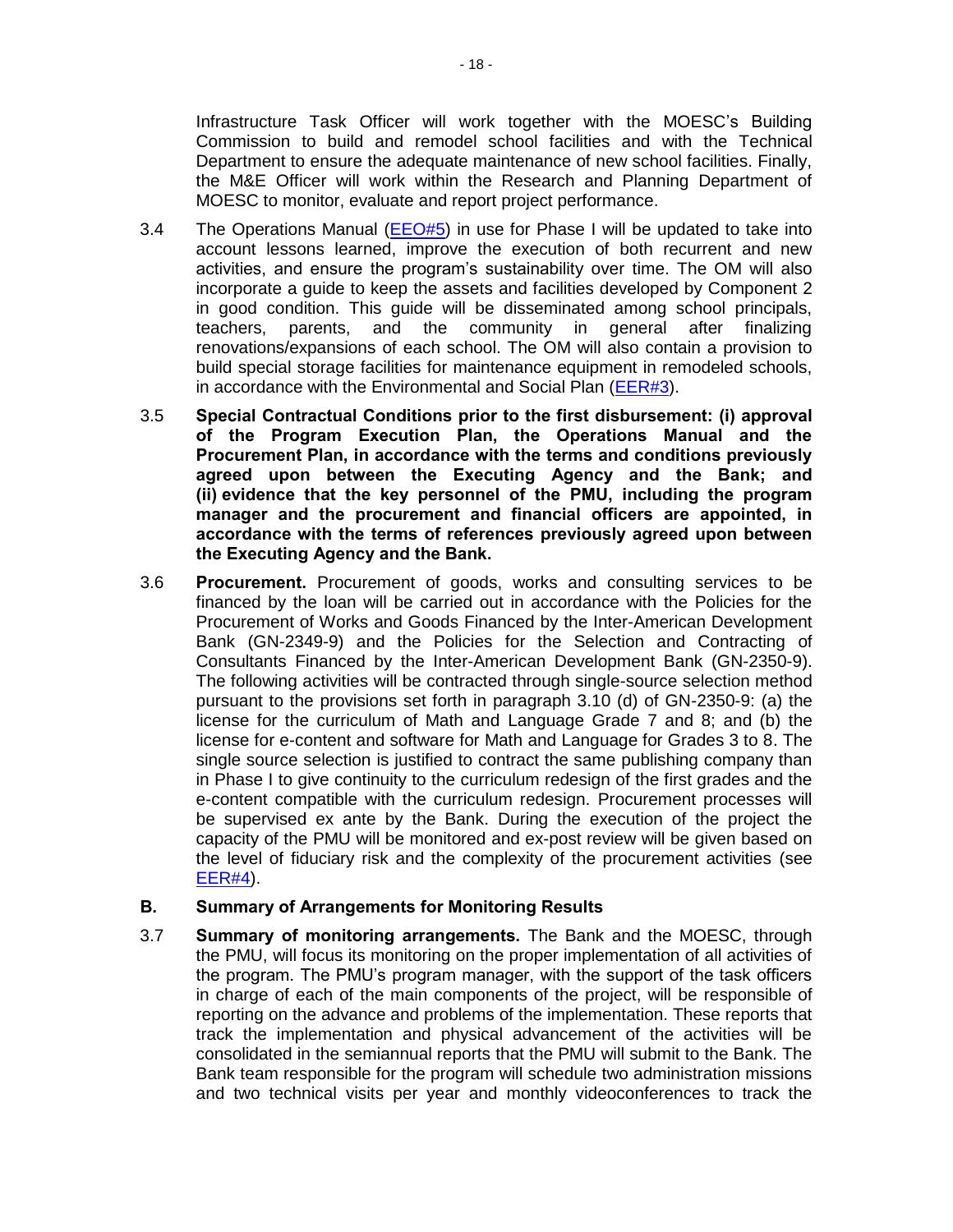physical and financial progress of the program. The monitoring will be based on the following instruments: (i) the Annual Operation Plan (AOP); (ii) the semi-annual progress reports that will inform the Bank's Progress Monitoring Reports (PMR); (iii) the results matrix; and (iv) the Risk Matrix and the Mitigation Plan.

3.8 **Summary of evaluation arrangements.** The main objective of the evaluation plan is to determine whether the interventions supported by the program contributed to the expected results. A midterm and final evaluation financed with loan resources will be conducted that will measure the evolution of the indicators included in the results matrix and assess program implementation. The mid-term evaluation will analyze progress towards achieving planned outputs, bottlenecks in the implementation, suggest solutions, and recommend program modifications based on lessons learned during the review period. The final evaluation will look at the reform of the whole primary education curriculum covered by Phase I and II and will also function as a reflexive evaluation. Its methodology will be twofold: (i) a "before-after" analysis that will compare the main results before the launch of the program and after completing it; and (ii) an ex post cost-benefit analysis, which will be conducted for the main measurable benefits and costs. To complement these analyses, a set of interviews will be carried out with key stakeholders to assess results, implementation of the activities, sustainability of the program, and lessons learnt.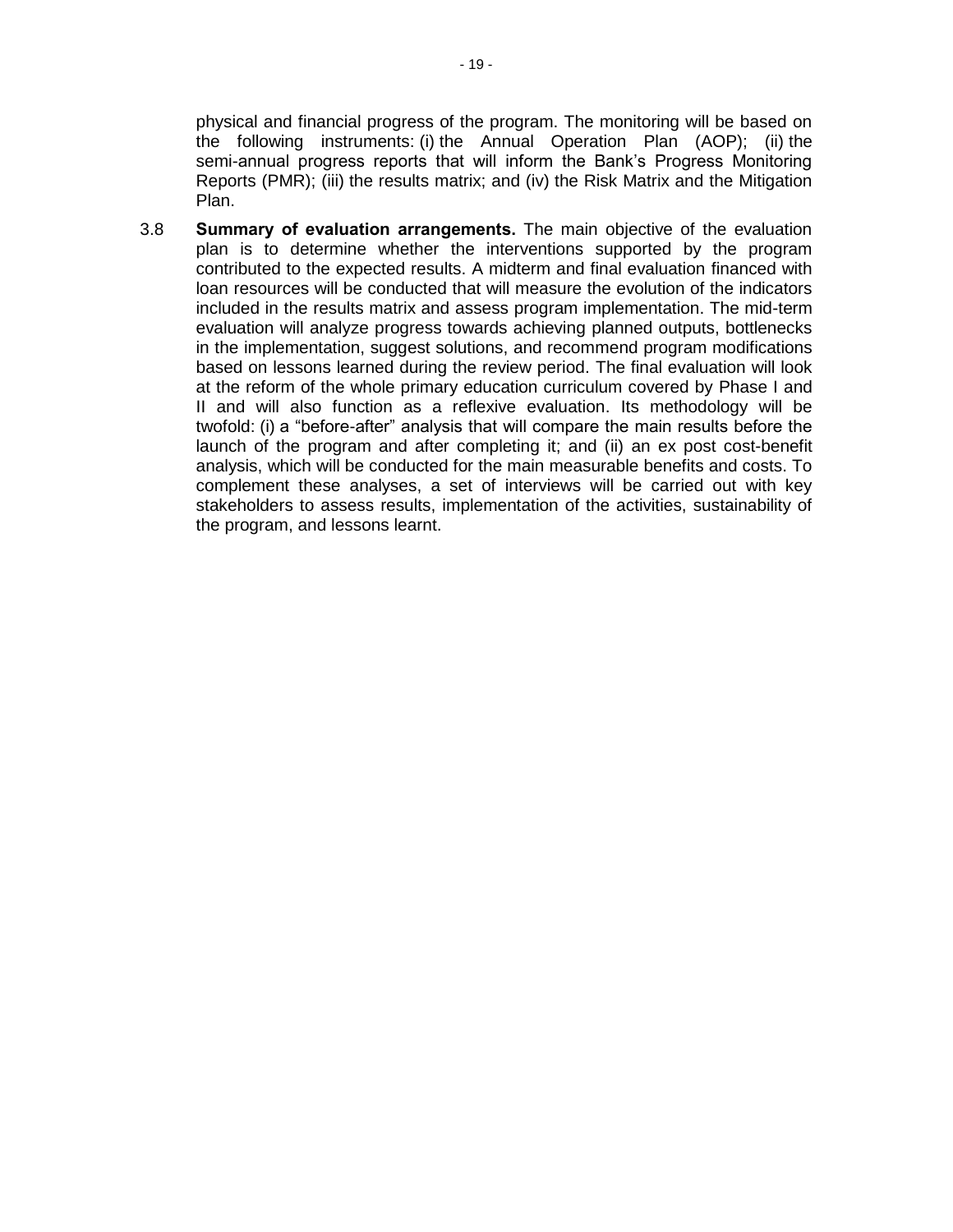| <b>Development Effectiveness Matrix</b>                                                                                                                                                   |                                                                                                                                              |                                                                                                     |                      |  |  |  |  |  |
|-------------------------------------------------------------------------------------------------------------------------------------------------------------------------------------------|----------------------------------------------------------------------------------------------------------------------------------------------|-----------------------------------------------------------------------------------------------------|----------------------|--|--|--|--|--|
|                                                                                                                                                                                           | <b>Summary</b>                                                                                                                               |                                                                                                     |                      |  |  |  |  |  |
| I. Strategic Alignment                                                                                                                                                                    |                                                                                                                                              |                                                                                                     |                      |  |  |  |  |  |
| 1. IDB Strategic Development Objectives                                                                                                                                                   |                                                                                                                                              | Aligned                                                                                             |                      |  |  |  |  |  |
| <b>Lending Program</b>                                                                                                                                                                    | -Lending to small and vulnerable countries<br>-Lending for poverty reduction and equity enhancement                                          |                                                                                                     |                      |  |  |  |  |  |
| <b>Regional Development Goals</b>                                                                                                                                                         |                                                                                                                                              | -Share of youth ages 15 to19 who complete ninth grade                                               |                      |  |  |  |  |  |
| Bank Output Contribution (as defined in Results Framework of IDB-9)                                                                                                                       | Students benefited by education projects<br>-Teachers trained                                                                                |                                                                                                     |                      |  |  |  |  |  |
| <b>Country Strategy Development Objectives</b>                                                                                                                                            |                                                                                                                                              | Aligned                                                                                             |                      |  |  |  |  |  |
| <b>Country Strategy Results Matrix</b>                                                                                                                                                    | i) Improve quality of primary level education and ii)<br>Improve the quality of curricula and teaching at the<br>GN-2637-3<br>primary level. |                                                                                                     |                      |  |  |  |  |  |
| <b>Country Program Results Matrix</b>                                                                                                                                                     | GN-2805                                                                                                                                      | The intervention is included in the 2015 Operational<br>Program.                                    |                      |  |  |  |  |  |
| Relevance of this project to country development challenges (If not aligned to<br>country strategy or country program)                                                                    |                                                                                                                                              |                                                                                                     |                      |  |  |  |  |  |
| II. Development Outcomes - Evaluability                                                                                                                                                   | <b>Evaluable</b>                                                                                                                             | Weight                                                                                              | <b>Maximum Score</b> |  |  |  |  |  |
|                                                                                                                                                                                           | 8.7<br>9.4                                                                                                                                   | 33.33%                                                                                              | 10<br>10             |  |  |  |  |  |
| <b>Evidence-based Assessment &amp; Solution</b><br>3.1 Program Diagnosis                                                                                                                  | 3.0                                                                                                                                          |                                                                                                     |                      |  |  |  |  |  |
| 3.2 Proposed Interventions or Solutions                                                                                                                                                   | 3.6                                                                                                                                          |                                                                                                     |                      |  |  |  |  |  |
| 3.3 Results Matrix Quality                                                                                                                                                                | 2.8                                                                                                                                          |                                                                                                     |                      |  |  |  |  |  |
| 4. Ex ante Economic Analysis                                                                                                                                                              | 10.0                                                                                                                                         | 33.33%                                                                                              | 10                   |  |  |  |  |  |
| 4.1 The program has an ERR/NPV, a Cost-Effectiveness Analysis or a General                                                                                                                | 4.0                                                                                                                                          |                                                                                                     |                      |  |  |  |  |  |
| <b>Economic Analysis</b>                                                                                                                                                                  |                                                                                                                                              |                                                                                                     |                      |  |  |  |  |  |
| 4.2 Identified and Quantified Benefits                                                                                                                                                    | 1.5                                                                                                                                          |                                                                                                     |                      |  |  |  |  |  |
| 4.3 Identified and Quantified Costs                                                                                                                                                       | 1.5                                                                                                                                          |                                                                                                     |                      |  |  |  |  |  |
| 4.4 Reasonable Assumptions                                                                                                                                                                | 1.5<br>1.5                                                                                                                                   |                                                                                                     |                      |  |  |  |  |  |
| 4.5 Sensitivity Analysis<br><b>Monitoring and Evaluation</b>                                                                                                                              | 6.6                                                                                                                                          | 33.33%                                                                                              | 10                   |  |  |  |  |  |
| 5.1 Monitoring Mechanisms                                                                                                                                                                 | 2.5                                                                                                                                          |                                                                                                     |                      |  |  |  |  |  |
| 5.2 Evaluation Plan                                                                                                                                                                       | 4.1                                                                                                                                          |                                                                                                     |                      |  |  |  |  |  |
| <b>Risks &amp; Mitigation Monitoring Matrix</b>                                                                                                                                           |                                                                                                                                              |                                                                                                     |                      |  |  |  |  |  |
| Overall risks rate = magnitude of risks*likelihood                                                                                                                                        |                                                                                                                                              | Low                                                                                                 |                      |  |  |  |  |  |
| Identified risks have been rated for magnitude and likelihood                                                                                                                             |                                                                                                                                              | Yes                                                                                                 |                      |  |  |  |  |  |
| Mitigation measures have been identified for major risks                                                                                                                                  |                                                                                                                                              | Yes                                                                                                 |                      |  |  |  |  |  |
| Mitigation measures have indicators for tracking their implementation<br>Environmental & social risk classification                                                                       |                                                                                                                                              | B                                                                                                   |                      |  |  |  |  |  |
| IV. IDB's Role - Additionality                                                                                                                                                            |                                                                                                                                              |                                                                                                     |                      |  |  |  |  |  |
| The project relies on the use of country systems                                                                                                                                          |                                                                                                                                              |                                                                                                     |                      |  |  |  |  |  |
| Fiduciary (VPC/FMP Criteria)                                                                                                                                                              |                                                                                                                                              |                                                                                                     |                      |  |  |  |  |  |
| Non-Fiduciary                                                                                                                                                                             |                                                                                                                                              |                                                                                                     |                      |  |  |  |  |  |
| The IDB's involvement promotes additional improvements of the intended<br>beneficiaries and/or public sector entity in the following dimensions:                                          |                                                                                                                                              |                                                                                                     |                      |  |  |  |  |  |
| <b>Gender Equality</b>                                                                                                                                                                    | Yes                                                                                                                                          | A study will be conducted to assess the portrayal of<br>gender roles in the curriculum development. |                      |  |  |  |  |  |
| Labor                                                                                                                                                                                     |                                                                                                                                              |                                                                                                     |                      |  |  |  |  |  |
| Environment                                                                                                                                                                               |                                                                                                                                              |                                                                                                     |                      |  |  |  |  |  |
| Additional (to project preparation) technical assistance was provided to the public<br>sector entity prior to approval to increase the likelihood of success of the project               |                                                                                                                                              |                                                                                                     |                      |  |  |  |  |  |
| The ex-post impact evaluation of the project will produce evidence to close<br>knowledge gaps in the sector that were identified in the project document and/or<br>in the evaluation plan |                                                                                                                                              |                                                                                                     |                      |  |  |  |  |  |

The main goal of the program is to increase learning outcomes for primary school students and mprove the intermedient management capacity within the Ministry of Education, Science and the program is to increase learning an

A consultancy diagnosed the management capacity in 2014. Deficiencies on access to mote areas are based on estimates of the interventions proposed is based on studies with<br>similar contexts. There is no information on the a

The project includes a cost-benefit analysis based on the assumption that the program will reduce the failure rate for component incomponent in Component III. Component III. Component III<br>is excluded from the analysis. Com

The identified risks are rated as medium. The risks with a higher probability classification are macroeconomic shocks or shift in macroeconomic policies of fiscal conditions affecting the<br>conditions in the country and the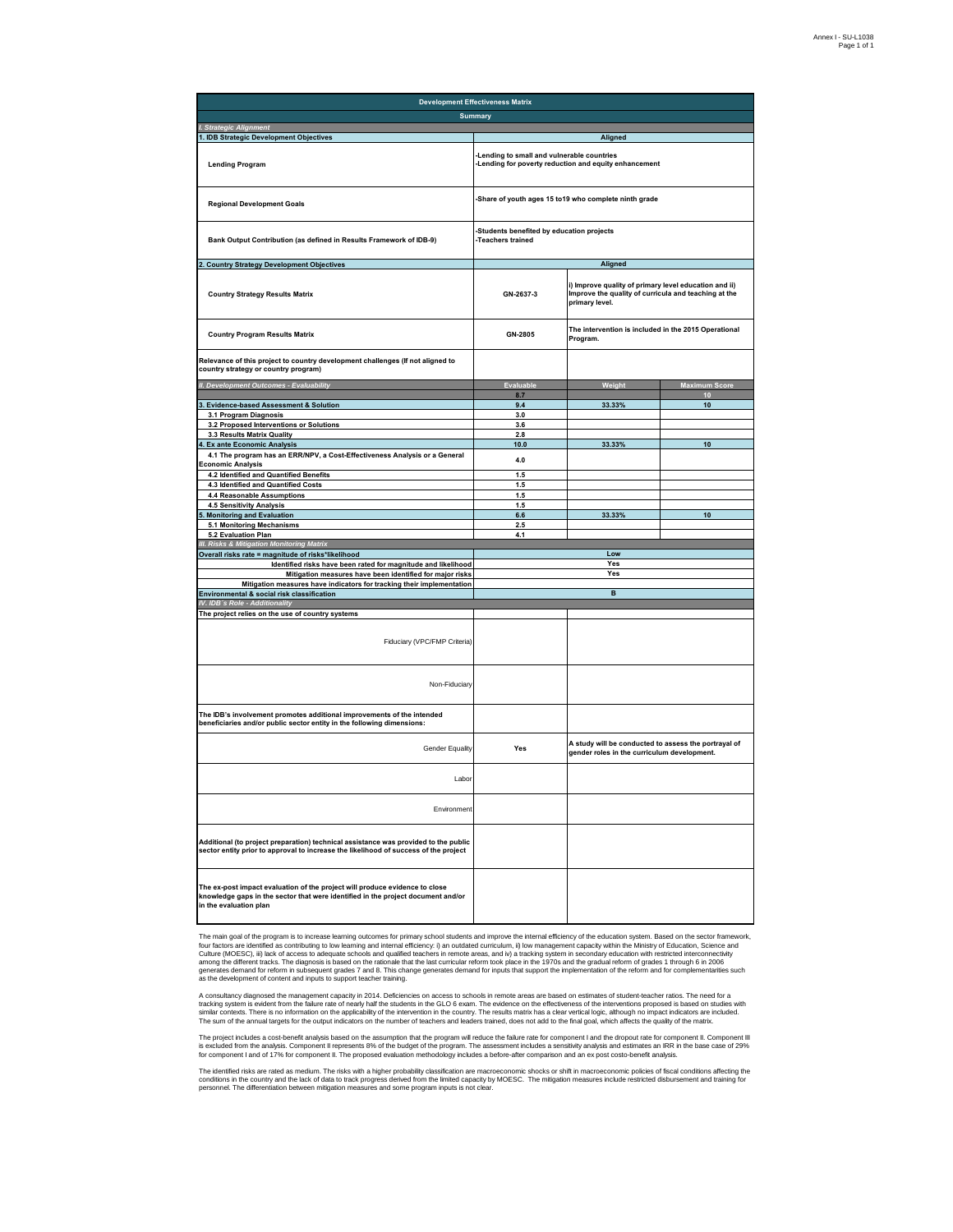#### **RESULTS MATRIX**

| <b>Project</b> | Increase learning outcomes of all primary school students and improve the internal efficiency of the education system. The first phase focused on                 |
|----------------|-------------------------------------------------------------------------------------------------------------------------------------------------------------------|
| Objective:     | developing the curriculum for students from grade 3 to 6, and improving access to preschool and primary education in the interior. This second                    |
|                | phase will continue developing the curriculum of the last two years of primary education, and improving access to better schools and teachers in the<br>interior. |

#### **Expected Results Unit Baseline Goals Means of verification Observations Value Year Value Year** Percentage of students with satisfactory results in Math at the exam taken at end of primary education (exam at grade 8) Percentage Math  $= 25\%$  2014 Math= 40% 2020 MOESC Research and Planning Department with data from Bureau of **Examinations** Satisfactory results are reaching level 6 or above in the exam in a scale of 1 to 10. Percentage of students with satisfactory results in Language at the exam taken at end of primary education (exam at grade 8) Percentage | Language =62% <sup>2014</sup> Language 2020 =70% MOESC Research and Planning Department with data from Bureau of Examinations Satisfactory results are reaching level 6 or above in the exam in a scale of 1 to 10. Percentage of students countrywide that complete primary education on time (to grade 8) Percentage Suriname = 34% 2014 Suriname  $=$  2020 50% MOESC Research and Planning Department with data from Bureau of Examinations. Baseline will be students that take exam in 2014 and enrolled in grade 3 in 2008. Percentage of students in Sipaliwini that complete primary education on time (to grade 8) Percentage Sipaliwini = 8% 2014 Sipaliwini  $=$  2020 25% MOESC Research and Planning Department with data from Bureau of Examinations. Baseline will be students that take exam in 2014 and enrolled in grade 3 in 2008. Percentage of students in Brokopondo that complete primary education on time (to grade 8) Percentage Brokopondo  $=16\%$  2014 Brokopondo  $\frac{1}{2020}$  2020 MOESC Research and Planning Department with data from Bureau of Examinations. Baseline will be students that take exam in 2014 and enrolled in grade 3 in 2008. Strategy for reform of secondary  $\left| \begin{array}{c} \text{plaegy for region of secondary} \\ \text{eduction adopted by the MOESC} \end{array} \right|$  Document  $\left| \begin{array}{c} 0 \\ \text{Document} \end{array} \right|$ <sup>2015</sup> <sup>1</sup> <sup>2018</sup> Semi-Annual Report (SAR) submitted by Project Management Unit (PMU) MOESC decision to move forward with secondary education reform as stated in official communication to the Bank. Yearly statistics reports published by MOESC NOTES 2015 1 2018 MOESC Research and Planning<br>
Department Department Department of Research and Planning publishing education statistics reports yearly Number of students benefitted\* <br>Students 1 2015 87,875 2020 MOESC Research and Planning, Education Statistics Number of male students benefitted\* Students 1 0 2015 47,453 2020 MOESC Research and Planning, Education Statistics Number of female students **benefitted\*** 0<br>benefitted\* 2015 40.423 2020 MOESC Research and Planning, Education Statistics

**EXPECTED RESULTS**

\*Corporate Result Framework indicator for the Education Sector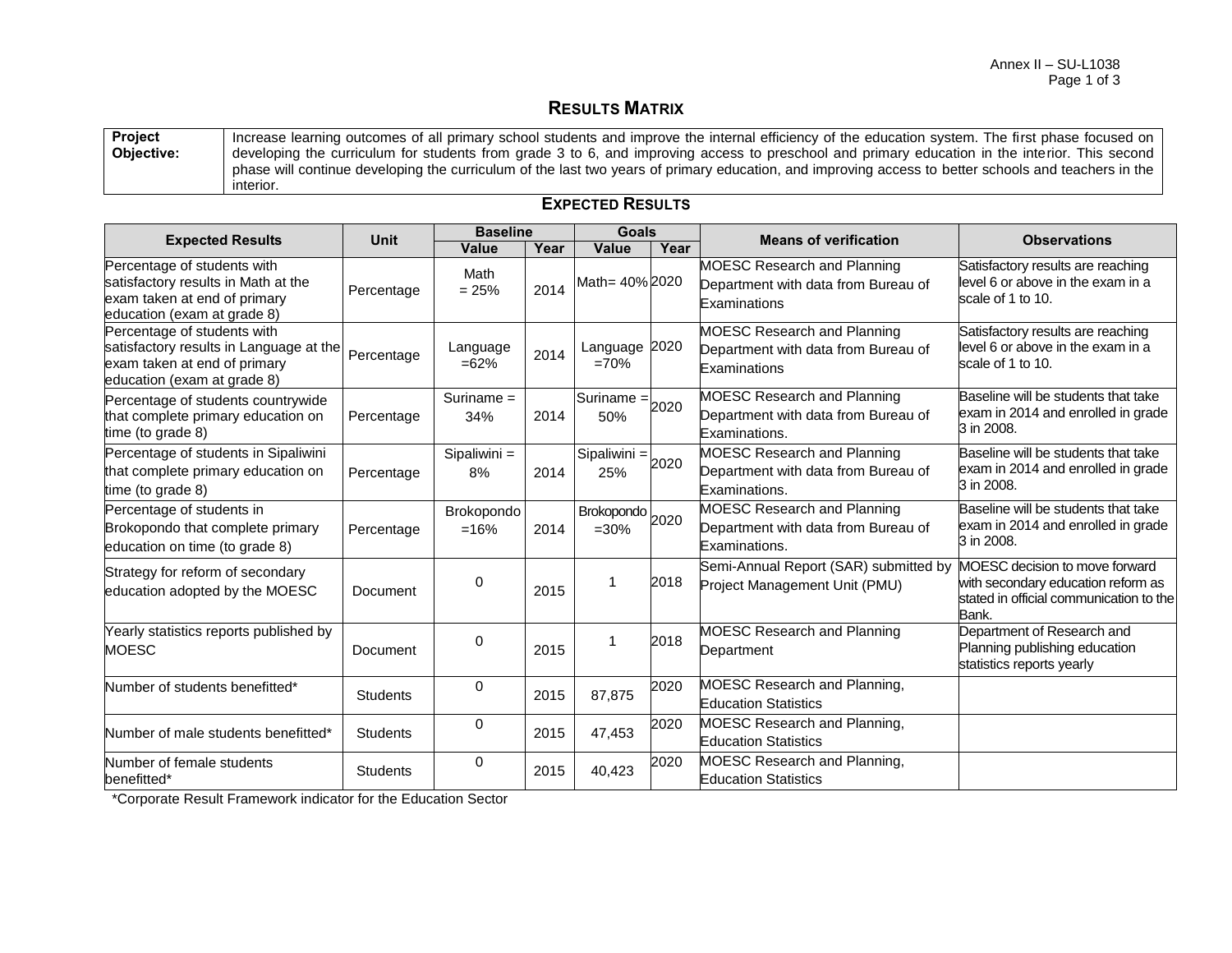$\overline{\phantom{a}}$ 

# **PRODUCTS**

| <b>Products</b>                                                                                                                       | <b>Estimated</b><br>Cost (US\$) | <b>Unit</b>                              | <b>Baseline</b> | Year 1 | Year <sub>2</sub> | Year <sub>3</sub> | Year 4  | Year <sub>5</sub> | <b>Final</b><br>Goal | Means of verification <sup>1</sup>                                     |
|---------------------------------------------------------------------------------------------------------------------------------------|---------------------------------|------------------------------------------|-----------------|--------|-------------------|-------------------|---------|-------------------|----------------------|------------------------------------------------------------------------|
| <b>Component I: Improve student learning</b>                                                                                          |                                 |                                          |                 |        |                   |                   |         |                   |                      |                                                                        |
| Curriculum for Grade 7 developed in all<br>subject areas along with textbooks and<br>teachers guides                                  | 1,750,000                       | Curriculum                               | $\mathbf 0$     | 1      |                   |                   |         |                   |                      | Letter from MOESC<br>approving curriculum                              |
| Curriculum for Grade 8 developed in all<br>subject areas along with textbooks and<br>teachers guides                                  | 1,750,000                       | Curriculum                               | $\mathbf 0$     |        | -1                |                   |         |                   |                      | Letter from MOESC<br>approving curriculum                              |
| Content for reading books and teachers<br>guides developed for grades from 4 to 8                                                     | 500,000                         | Document                                 | $\mathbf 0$     |        |                   |                   | 5       |                   | 5                    | Letter from MOESC<br>approving document with<br>content for each grade |
| Number of teachers and school leaders<br>trained and receiving coaching in the use<br>of new curriculum                               | 1,610,000                       | <b>Teachers</b><br>and School<br>Leaders | $\mathbf 0$     | 1,350  | 1,350             |                   | 6,850   |                   | 6,850                | SAR, PMU                                                               |
| Number of textbooks, teaching guides<br>and kits of didactic materials printed or<br>purchased                                        | 2,600,000                       | <b>Books</b>                             | $\mathbf 0$     | 81,250 | 81,250            | $\blacksquare$    | 194,250 | $\blacksquare$    | 356,750              | SAR, PMU                                                               |
| E content for language and math aligned<br>with new curriculum developed for<br>grades 3 to 8                                         | 1,000,000                       | Document                                 | $\mathbf 0$     |        |                   |                   | 6       |                   | 6                    | Letter from MOESC<br>approving document with<br>content for each grade |
| Strategy for improving learning<br>assessment completed                                                                               | 500,000                         | Document                                 | $\mathbf 0$     |        |                   | $\overline{1}$    |         |                   | 1                    | Document submitted to the<br><b>MOESC</b>                              |
| <b>Component I: Improve student learning</b>                                                                                          |                                 |                                          |                 |        |                   |                   |         |                   |                      |                                                                        |
| Department in charge of examinations<br>with capacity strengthened to implement<br>learning assessment aligned with new<br>curriculum | 750,000                         | Department                               | $\mathbf 0$     |        |                   |                   |         |                   | 1                    | SAR, PMU                                                               |
| Strategy for lower secondary reform<br>completed                                                                                      | 500,000                         | Document                                 | $\mathbf{0}$    |        |                   | -1                |         |                   |                      | Document submitted to<br>the MOESC                                     |
| New curriculum framework for secondary<br>education completed                                                                         | 600,000                         | Document                                 | $\mathbf{0}$    |        |                   |                   |         |                   |                      | Document submitted to<br>the MOESC                                     |
| Assessment on gender roles portrayed in<br>learning and teaching materials and in<br>teacher training carried out                     | 50,000                          | Document                                 | 0               |        |                   |                   |         |                   |                      | Document submitted to<br>the MOESC                                     |

 $1$  Detail means of verifications and responsible agency are in the Monitoring and Evaluation Plan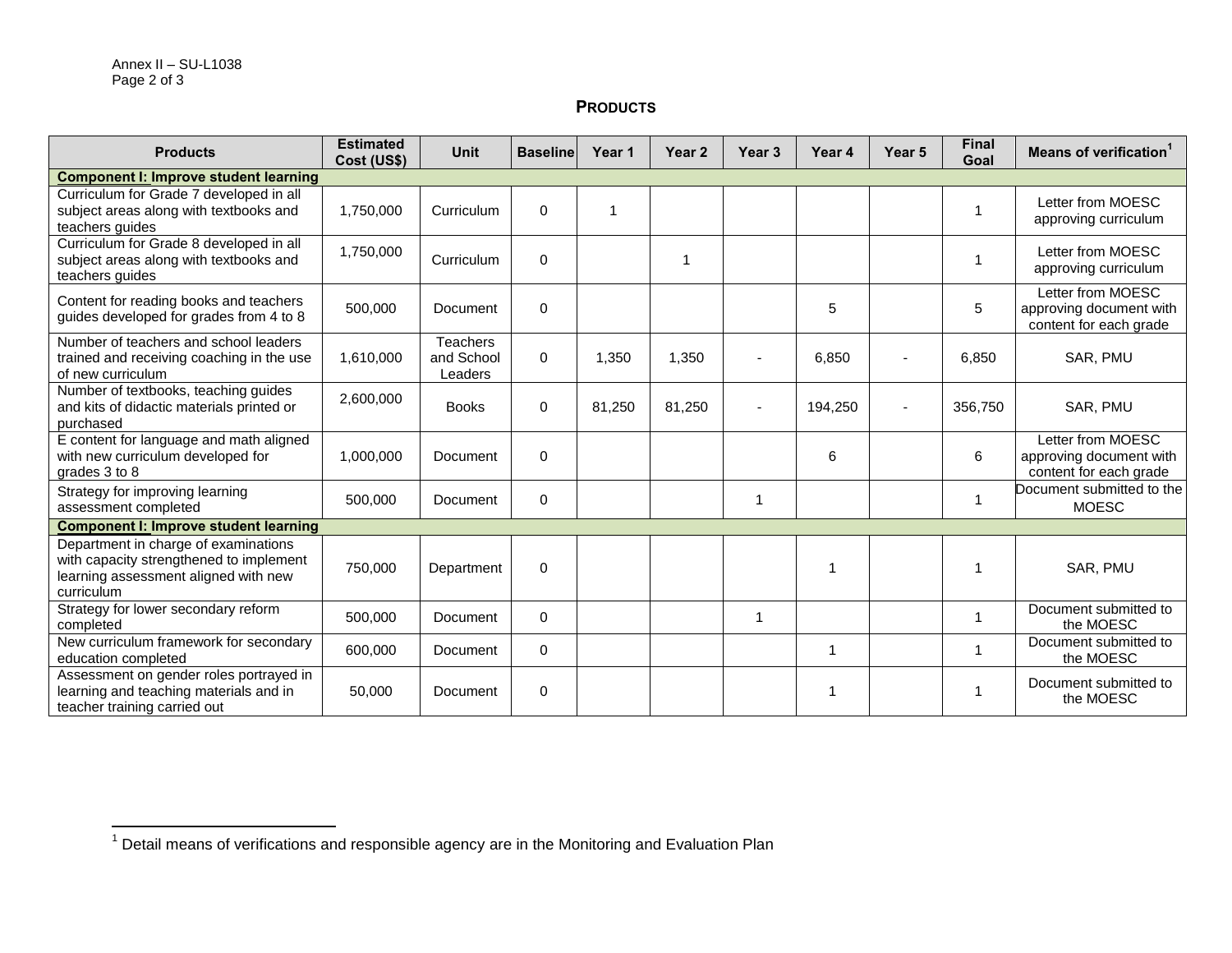Annex II – SU-L1038 Page 3 of 3

| <b>Products</b>                                                                           | <b>Estimated</b><br>Cost (US\$) | <b>Unit</b>            | <b>Baseline</b> | Year 1 | Year <sub>2</sub> | Year <sub>3</sub> | Year 4 | Year 5 | <b>Final</b><br>Goal | <b>Means of verification</b>                                      |
|-------------------------------------------------------------------------------------------|---------------------------------|------------------------|-----------------|--------|-------------------|-------------------|--------|--------|----------------------|-------------------------------------------------------------------|
| Component II: Improve access to education in the interior and improve facilities at MOESC |                                 |                        |                 |        |                   |                   |        |        |                      |                                                                   |
| Census of school infrastructure carried<br>out                                            | 500,000                         | Document               | 0               |        |                   |                   |        |        |                      | First report on school<br>census submitted to the<br><b>MOESC</b> |
| Number of schools remodeled and/or<br>expanded in the interior                            | 3,500,000                       | <b>Schools</b>         | $\mathbf 0$     |        |                   |                   | っ      |        |                      | SAR, PMU                                                          |
| <b>CENASU built</b>                                                                       | 1,000,000                       | <b>Building</b>        |                 |        |                   |                   |        |        |                      | SAR, PMU                                                          |
| <b>Component III: Improve management capacity at the MOESC</b>                            |                                 |                        |                 |        |                   |                   |        |        |                      |                                                                   |
| Social marketing campaigns carried out                                                    | 240.000                         | Marketing<br>Campaigns | $\Omega$        |        |                   |                   |        |        |                      | SAR, PMU                                                          |
| MOESC departments with staff trained<br>and capacity strengthened                         | 300,000,                        | Department             | $\Omega$        |        |                   |                   | 2      |        |                      | SAR, PMU                                                          |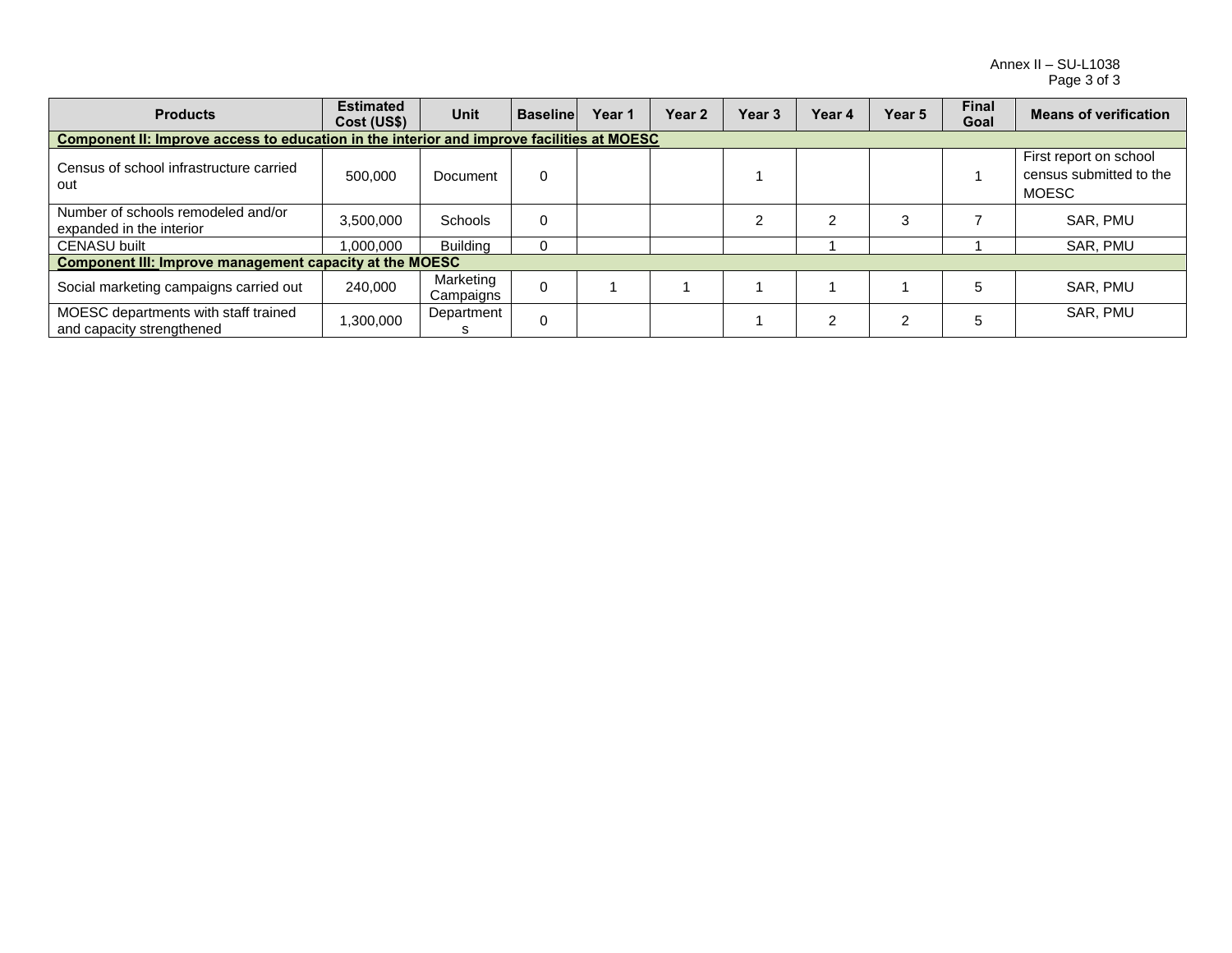# **FIDUCIARY ARRANGEMENTS**

| <b>COUNTRY:</b>          | Suriname                                                                                                                                                                 |  |  |
|--------------------------|--------------------------------------------------------------------------------------------------------------------------------------------------------------------------|--|--|
| <b>PROJECT:</b>          | SU-L 1038. Second Basic Education Improvement Program                                                                                                                    |  |  |
|                          | $(2^{nd}$ BEIP) – Phase II                                                                                                                                               |  |  |
| <b>EXECUTING AGENCY:</b> | Ministry of Education, Science and Community Development<br>(MOESC)                                                                                                      |  |  |
| <b>FIDUCIARY TEAM:</b>   | Rinia Terborg-Tel, Fiduciary Financial Management<br>Specialist; Shirley Maud Gayle, Fiduciary Procurement<br>Specialist; and Mariska Tjon A Loi, Procurement Consultant |  |  |
|                          | <b>EXECUTIVE SUMMARY</b>                                                                                                                                                 |  |  |

- 1.1 The program is Phase II of a multiphase operation whose objective is to increase learning outcomes of students and improve the internal efficiency of the education system in Suriname. It will contribute to the overall objective of the multiphase by completing the curriculum development of the last two grades of primary education and improving the learning conditions in the interior with better school facilities and teacher housing. The project will be funded with IDB loan financing of US\$20 million.
- 1.2 Phase II of the Program will be executed through the existing Program Management Unit (PMU) responsible for the execution of the first Phase (SU-L1019).
- 1.3 The procurement and financial management risks are assessed medium.
- 1.4 The MOESC/PMU will utilize its fiduciary management systems for the financial management and reporting of the project. The PMU currently uses QuickBooks, an off the shelf accounting package for the recording and reporting of the project which meets the IDB's requirements. The Project will use the arrangements of the Treasury Single Account (TSA) established by the Ministry of Finance (MoF) for the flow of funds of projects funded by foreign development partners. The project will also continue to utilize the internal control and accounting procedures which have been assessed as being adequate.

### **II. EXECUTING AGENCY´S FIDUCIARY CONTEXT**

2.1 The proceeds of the loan will be administered by the MOESC, a line ministry. The fiduciary context of the GOS and its line ministries has been documented in the Public Expenditure Financial Accountability (PEFA) report of 2011, indicating that the legal framework and practices for public financial management systems (PFMS) and procurement are outdated and are not consistent with best practices and international standards. In November 2014, a repeat assessment of PEFA was conducted to assess the level of improvement resulting from the Bank's support to the Government of Suriname to improve the PFM and procurement systems through the implementation of a modern legal framework and the establishment of effective mechanisms to perform these functions. According to the preliminary results the GOS' public financial management reforms interventions supported by the IDB have not yielded significant progress and therefore the status quo of the legal framework and practices for PFMS and procurement are same, being outdated and not consistent with international best practices.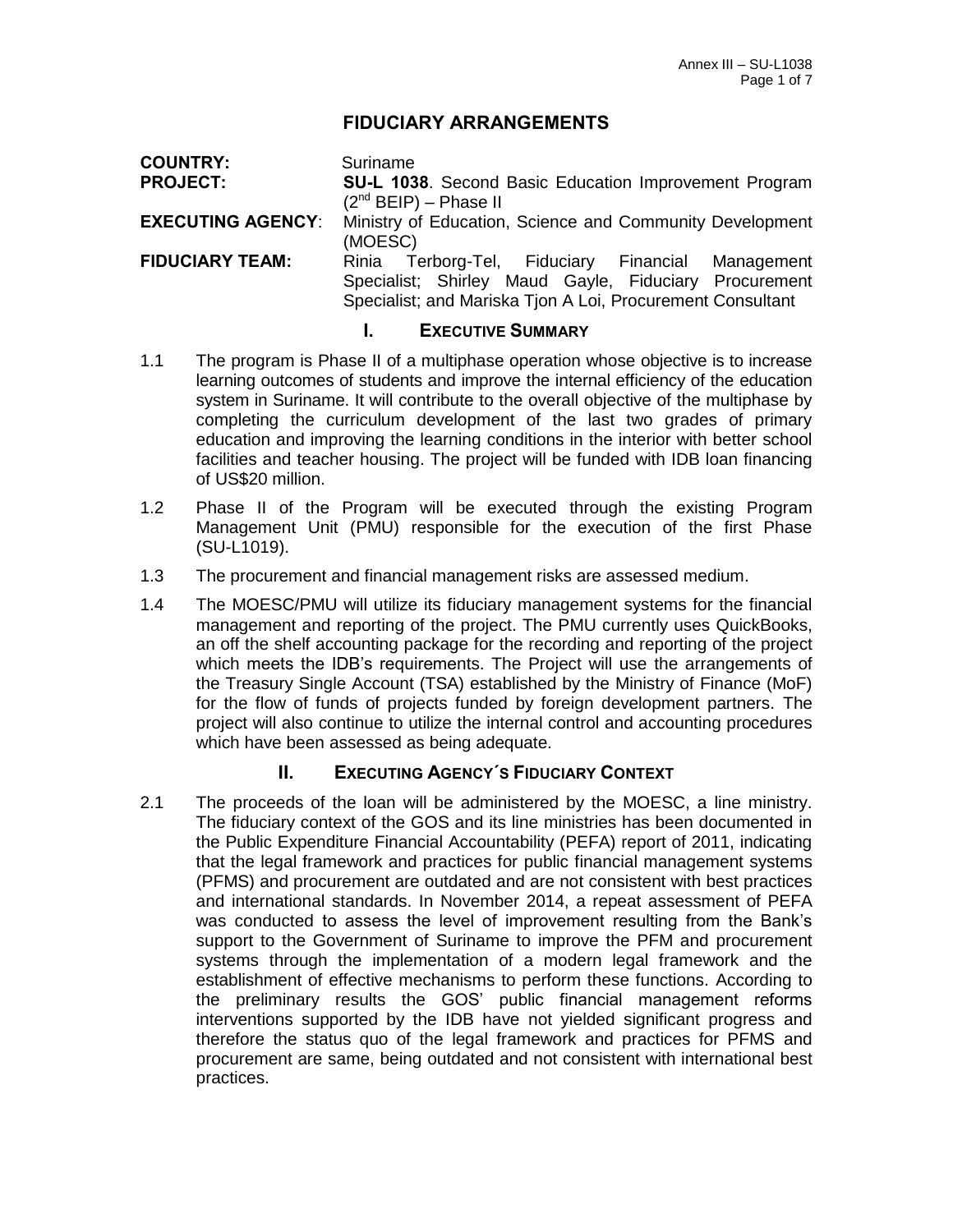- 2.2 It is expected that going forward, the GOS, with IDB support, will continue to improve the public financial management and procurement systems. Until these interventions have taken root, country systems relating to accounting and financial reporting, internal control, external auditing, and procurement will not be used. The IDB's policies and procedures will remain applicable to procurement ad financial management overall.
- 2.3 The MOESC has in place a PMU with the necessary administrative, fiduciary and control mechanisms to manage the project and to maintain an effective administration of the Bank's resources. Establishment of PMUs is in accordance with the GOS' objective to build sustainable capacity within the government. The PMU as well as the ministry have built experience over the course of managing two previous BEIP operations, however, there is often change in staff. The Bank provides and conducts close fiduciary support and supervision on these institutional arrangements and it provides continuous training and advice as needed on Bank's policies and procedures.

# **III. FIDUCIARY RISK EVALUATION AND MITIGATION ACTIONS**

- 3.1 A procurement and financial management capacity assessment of the PMU was undertaken in 2012 as part of operation SU-L0023 and updated in November 2014, using the institutional capacity assessment (ICAS) tool. Based on the ICAS results coupled with the Bank's knowledge and experience gained from the execution of the loan operation 2742/OC-SU, we have concluded that the fiduciary financial management and procurement risks are medium. The PMU has experience and familiarity with the Bank's fiduciary policies and procedures, however there is often rotation among key personnel. The Bank will continue to provide general fiduciary support to increase the institutional capacity of the PMU.
- 3.2 The result of the fiduciary risk assessment indicates that the PMU has in place the necessary fiduciary, administrative, financial management, and internal control capabilities which would contribute to an effective and transparent administration of the loan resources. However, the often rotation among key personnel can hinder the capabilities of the PMU. The assessment highlighted the following risks, which could impact on the project:

| <b>RISK</b>                                                                                                                                                                                                            | <b>RISK RATING</b> | <b>MITIGATION MEASURES</b>                                                                                                                               |
|------------------------------------------------------------------------------------------------------------------------------------------------------------------------------------------------------------------------|--------------------|----------------------------------------------------------------------------------------------------------------------------------------------------------|
| <b>Procurement.</b> Lack of awareness<br>of IDB procurement policies. High<br>rotation of key personnel.                                                                                                               | Medium             | Routine capacity building<br>and<br>refreshment courses<br>IDB's<br>on<br>procurement policies will be provided to<br>the PMU                            |
| Financial Management. Lack of<br>awareness of IDB's FM policies and<br>procedures related<br>tο<br>disbursements and<br>reporting<br>procedures affecting disbursement<br>of funds. High rotation of key<br>personnel. | Medium             | Customized and routine<br>capacity<br>building and refreshment courses on<br>IDB's financial management<br>and<br>procedures will be provided to the PMU |
| Lack of Project management skills<br>impeding execution of project.                                                                                                                                                    | Low                | Training in project management will be<br>conducted to improve execution of IDB<br>Project and decision making<br>within<br>MOESC/PMU structure.         |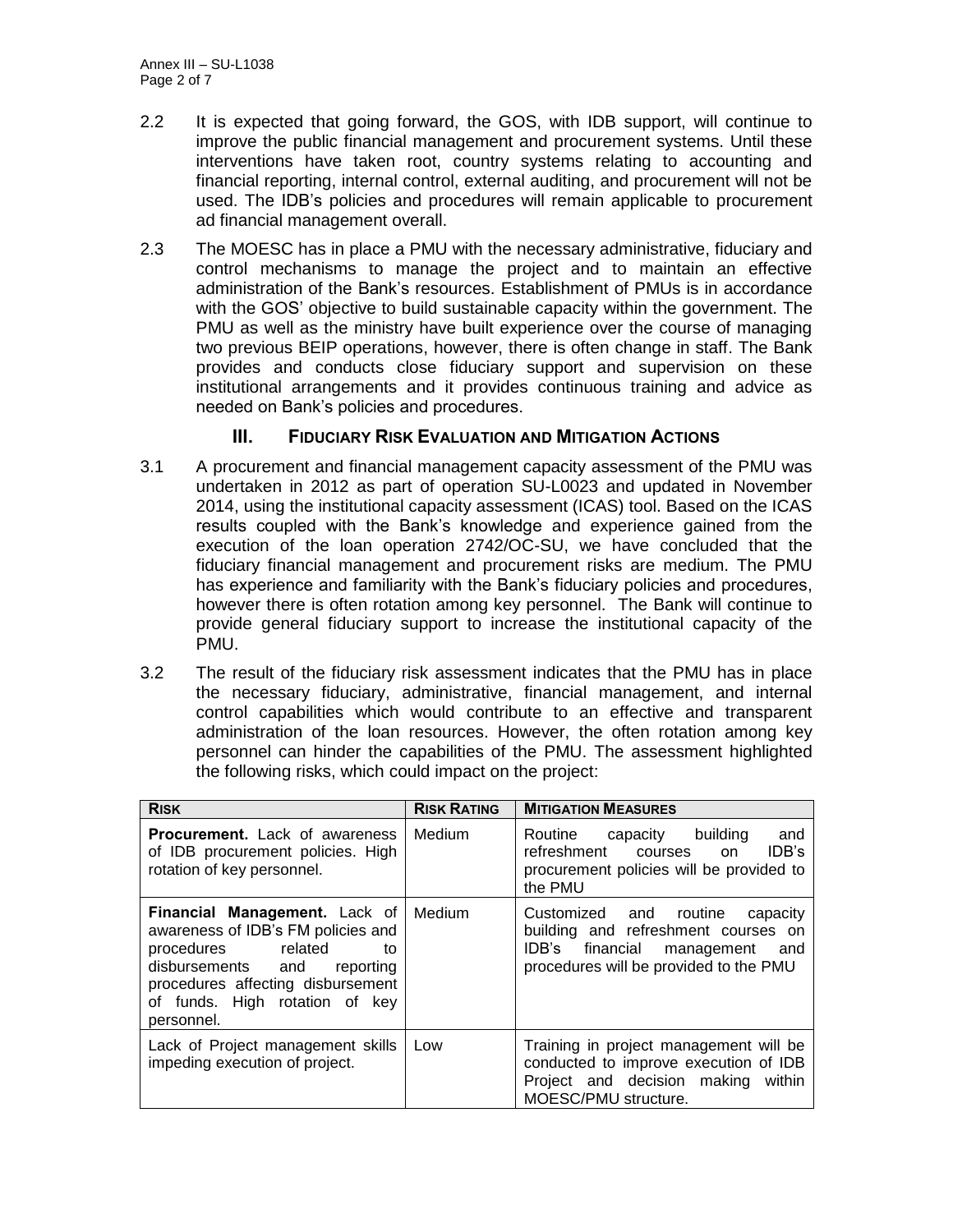# **IV. ASPECTS TO BE CONSIDERED IN THE SPECIAL CONDITIONS OF CONTRACT**

- 4.1 The fiduciary arrangements that should be considered in the Special Clauses are described below:
	- (a) Key personnel of the PMU, including the program manager and the procurement and financial officers are appointed, in accordance with the terms of references previously agreed upon between the Executing Agency and the Bank.
	- (b) The EA has presented the following planning documents: (i) Program Execution Plan; (ii) the Operations Manual; and (iii) the Procurement Plan, in accordance with the terms and conditions previously agreed upon between the Executing Agency and the Bank.
	- (c) Rate of Exchange Agreed with the Executing Agency. The application of the exchange rate will be as follows: (i) Reimbursement of Expenses made: the effective rate of exchange on the date of payment of each expenditure, as published by the Central Bank of Suriname; and (ii) Reporting on Accounts or justification of the Advance of Funds: the effective rate of exchange used in the conversion of the currency of the operation to the local currency.
	- (d) Financial Statements and Reports, audited or unaudited:
		- (i) Semi-annual financial reports are to be included in the semi-annual progress report which will be submitted by the EA to the Bank;
		- (ii) Annual financial statements of the project, audited by a firm of independent public accountants acceptable to the Bank, are to be submitted to the Bank within 120 days at the end of each fiscal year, beginning with the fiscal year in which the first project expenditures are incurred; and
		- (iii) Final financial statements, audited by a firm of independent public accountants acceptable to the Bank, are to be submitted to the Bank within 120 days following the last disbursement date of the Program.

## **V. FIDUCIARY ARRANGEMENTS FOR PROCUREMENT EXECUTION**

- 5.1 The procurement fiduciary arrangements establish the conditions applicable to all procurement execution activities in the project.
- 5.2 **Procurement of Works, Goods and Non-Consulting Services.** Procurement under the project will be governed by the policies contained in GN2349-9 Policies for the Procurement of Goods and Works.<sup>1</sup> The Procurement Plan indicates the procedures to be used for the contracting of works goods and services under the project. Procurement processes subject to International Competitive Bidding will be executed through the use of the Standard Bidding Documents (SBDs) issued by the Bank. Processes subject to national Competitive Bidding (NCB) may be executed through the use of other documents satisfactory to the Bank. Where these are not available the Bank's SBD will be used. The review of technical

 $\overline{a}$ 1 Policies for the Procurement of Goods and Works Financed by the Inter-American Development Bank [\(GN-2349-9\)](http://idbdocs.iadb.org/wsdocs/getdocument.aspx?DOCNUM=774392) paragraph 1.1: The services different to consulting services have a similar process as procurement of Goods.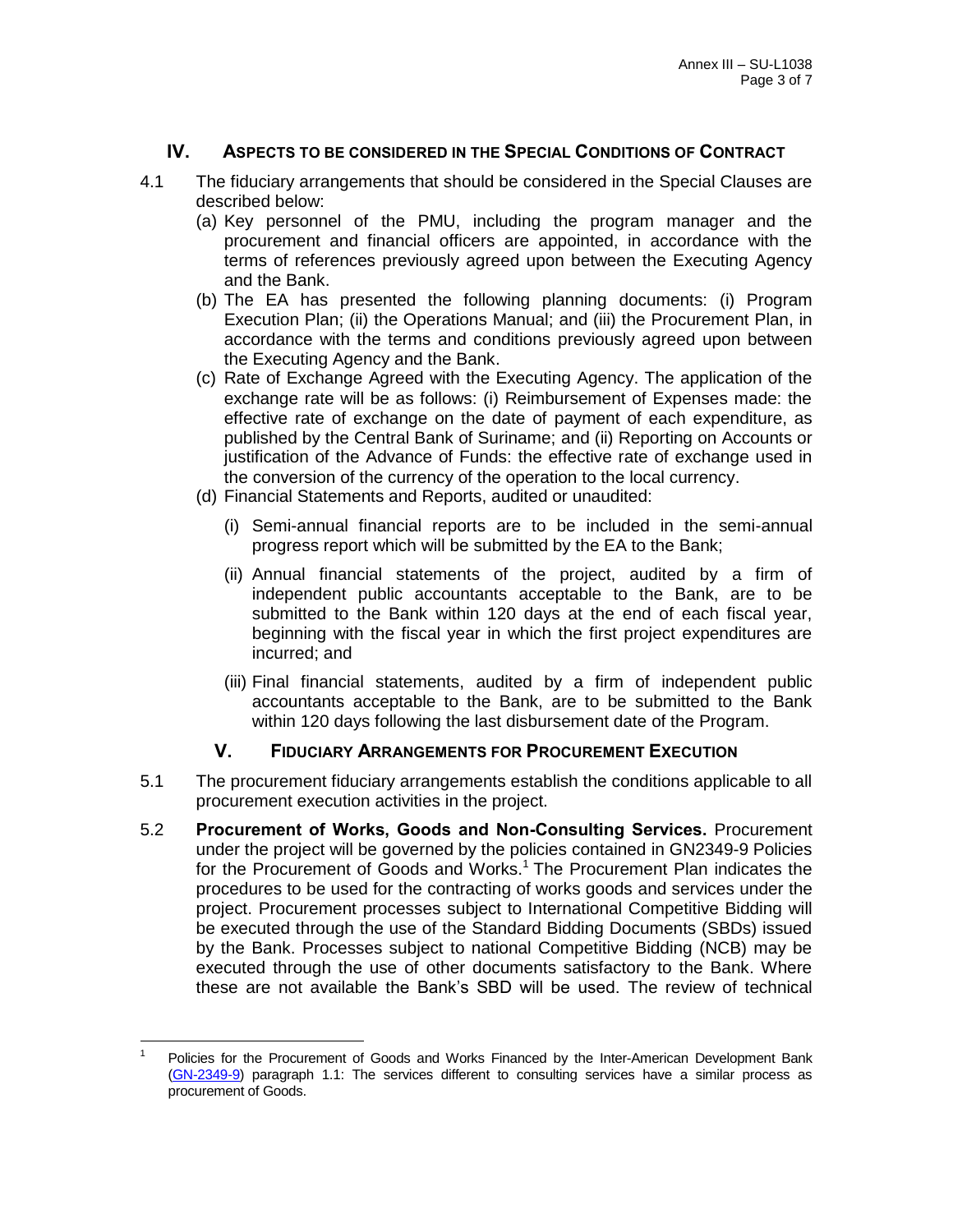specifications during the preparation of the selection process is the responsibility of the project sector specialist.

- 5.3 **Procurement of Information Technology (IT) Systems.** None.
- 5.4 **Selection and Contracting of Consultants**. Procurement of consulting services will be conducted in accordance with GN2350-9: Policies for the Selection and Contracting of Consultants. The procurement Plan for the operation, covering the duration of project execution is summarized in the Procurement Plan, and indicates the procedure to be used for the procurement of consultancy services. Review of the Terms of Reference (TOR) consultants is the responsibility of the project sector specialist.
- 5.5 **Selection of Individual Consultants.** Individual Consultants will be selected in accordance with the policy for the selection of consultants referenced above and may be done by three (3) Curriculum Vitae (CV) selection (comparison of qualifications) or open advertisement depending on cost.
- 5.6 **Single Source Selection.** Single Source Selection may be permitted with appropriate justification in accordance with the Bank's policies and with the Bank's non-objection. The following activities will be contracted through single-source selection method pursuant to the provisions set forth in paragraph 3.10 (d) of GN-2350-9:
	- 1. License for the curriculum redesign of Grade 7 and 8 (Math and Language)- estimated budget US\$3 Million. A previous competitive process under Loan 2742/OC-SU resulted in the selection of the firm Uitgeverij Malmberg N.V. to carry out the curriculum redesign of Grades 4 and 5 and later extended to include grade 6.
	- 2. License for e-content and software for Math and Language for Grades 3 to 8 -estimated budget US\$900,000. Uitgeverij Malmberg N.V. will be selected.

The single source selection is justified to contract the same publishing company (Uitgeverij Malmberg N.V) than in Phase I to give continuity to the curriculum redesign of the first grades and the e content compatible with the curriculum redesign.

- 5.7 **Recurrent Expenses.** The project will finance recurrent expenses including: salaries for PMU staff.
- 5.8 **Training.** The detailed procurement plan indicates which consultancy services, training and workshops are applicable. As per GN-2350-9 if the consultancy assignment includes an important component for training or transfer of knowledge to Borrower staff or national consultants, the TOR shall indicate the objectives, nature, scope, and goals of the training, including details on trainers and trainees, skills to be transferred, time frame, monitoring and evaluation arrangements. The cost for the training shall be included in the consultant's contract and in the budget for the assignment.
- 5.9 The main training activities expected are training to strengthen the capacity of MOESC departments and training of teachers in the new curriculum and use of e-content.
- 5.10 **Procurement Plan and Supervision.** The Procurement Plan is attached (see [EER#4\)](http://idbdocs.iadb.org/wsdocs/getDocument.aspx?DOCNUM=39883939). It indicates the procedures to be used for the various categories and types of procurement. It also indicates instances requiring prequalification, the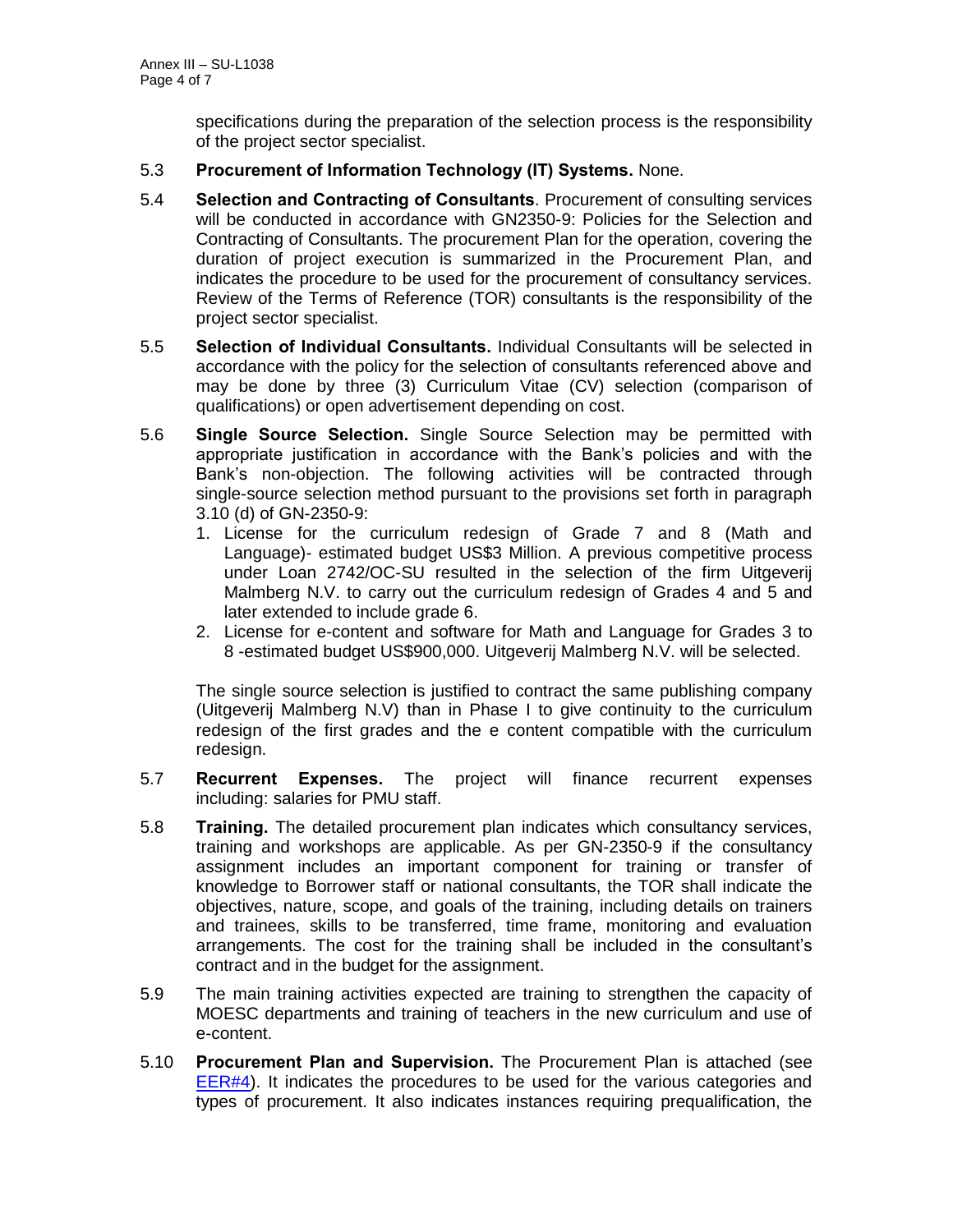estimated cost of each contract or group of contracts and the requirement for prior or post review by the Bank. Ex ante supervision will be maintained for high risk/value activities. Where ex post review is applied, reviews will be performed at least once per year but may be more frequent if the volume of activities warrant. The ex post review process will include at least once physical inspection visit. The Procurement Plan will be updated annually or as necessary as required by the Bank.

5.11 **Thresholds.** The threshold for the various categories of procurement and associated procurement methods will be made available at [www.iadb.org/procurement](http://www.iadb.org/procurement)

#### **VI. SPECIFIC FIDUCIARY ARRANGEMENTS FOR FINANCIAL MANAGEMENT**

- 6.1 **Programming and Budget.** For the purposes of the program, the EA will start with a strategic planning process that is the basis for the annual budgeting. It will prepare and implement an operational plan, which will include the budget plan, procurement plan and financial plan, consistent with a 12 –month financial plan that will be required from the EA on an annual basis.
- 6.2 **Treasury disbursement and flow of funds.** The funds will be made available to the EA through the Treasury Single account (TSA) in Surinamese Dollars (SRD) and in US dollars at the Central Bank for the management of the program resources and a listing of authorized signatures will be provided to the Bank.
- 6.3 As described in 6.1 above, the 12-month financial plan will serve as the basis for the determination of the funds the Bank will disburse to the EA to cover the program's needs for the period of six months during the first year of implementation. The main disbursement methodology that will be used for the project is the advance of funds. Advances will be made based on liquidity needs of the project. Other disbursement methodologies that will be used on a smaller scale are the Reimbursement of Payments Made and Direct Payment to Supplier. Resources requested from Bank financing are payable according to the advance of Funds for up to 180 days. The EA will provide adequate control over the utilization of all Advance of Funds balance, whenever 80 % of said balance has been spent.
- 6.4 Disbursements will be reviewed ex post, except for Requests for Direct Payment to Suppliers and Direct Payment to Borrower. The EA will be responsible for the maintenance of adequate and original documentation to support the project expenditures and shall be made available for the ex post reviews.
- 6.5 **Disbursement Restrictions.** Pursuant to Document AB-2990, the disbursement of Bank resources (OC) will be subject to the following maximum limits: (i) up to 15% during the first 12 months; (ii) up to 30% during the first 24 months; and (iii) up to 50% during the first 36 months. All these periods will be counted from the time the Loan operation is approved by the Board of Executive Directors. These limitations may be rendered inapplicable to the extent that the requirements set forth in the Bank's policy regarding said limitations have been fulfilled, provided that the borrower has been notified of the same in writing.
- 6.6 **Accounting and Information Systems.** The EA will use QuickBooks an off the shelf accounting and financial management system that has been adapted to the 2742/OC-SU program's needs. This package is acceptable to the Bank It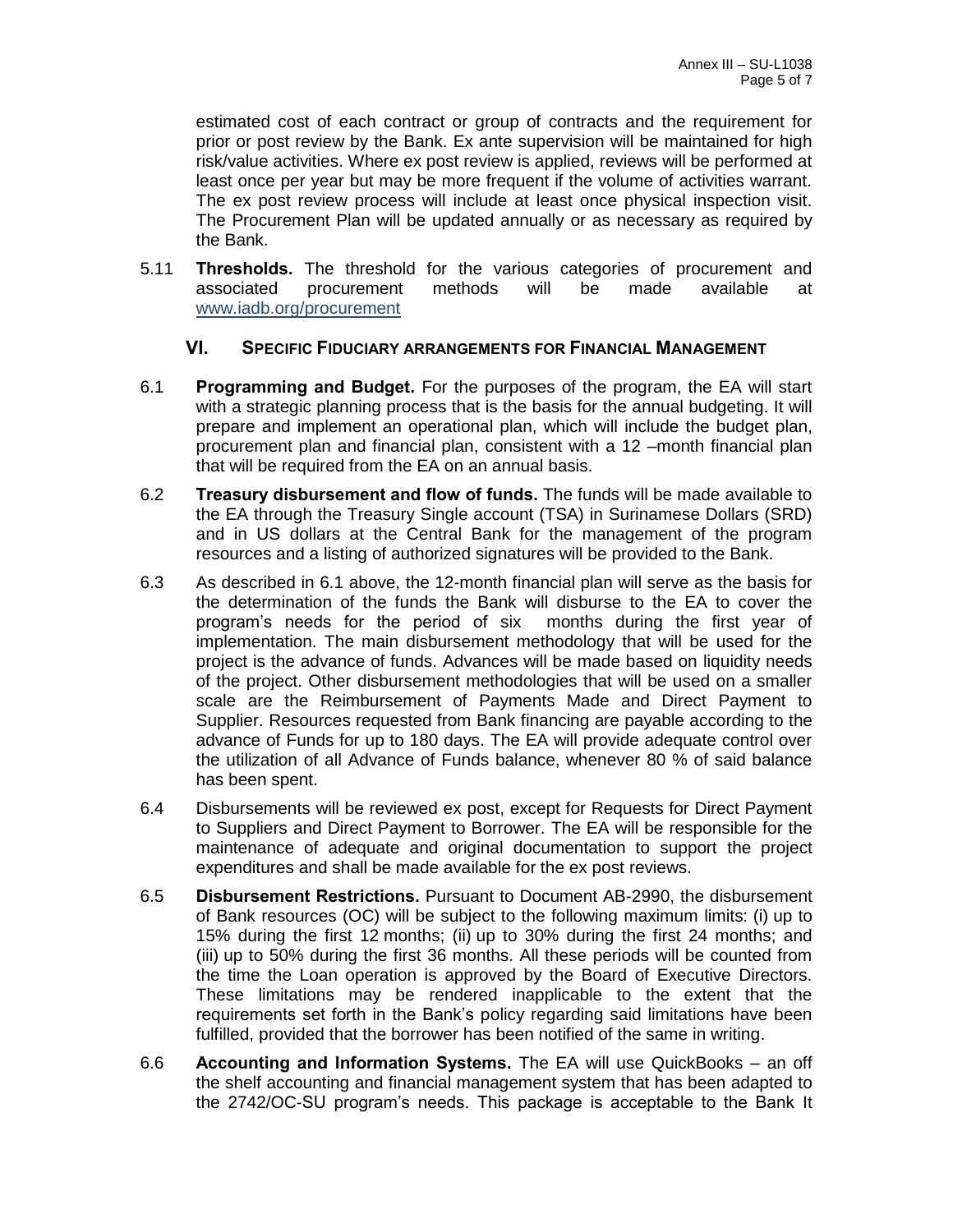includes recording and classification of all financial transactions, financial reports -, audited or unaudited-, that may be required from the Bank from time to time. Information related to planned versus actual financial execution of the project and financial planning is managed in Excel.

- 6.7 **Internal Control and Audit.** The EA will establish an internal control system documented in the POM that should provide reasonable assurance that: (i) the Project funds are used for their intended purpose; (ii) Project assets are properly safeguarded; (iii) Project transactions, decisions and activities are properly authorized and documented; and (iv) Project transactions are executed in accordance with the established policies, practices and procedures delineated in the legal agreements. In addition proper segregation of duties, approval authority levels for signature of contracts, commitment of funds, reception of goods and services and payment to suppliers and beneficiaries should be arranged adequately.
- 6.8 **External Control and Reporting.** External Control and Reporting: The External audit of the Project will be performed by an independent audit firm acceptable to the IDB. Audits will be performed in accordance with IDB's Guidelines for Financial Reports and External Audit. The EA will be responsible for contracting of an external auditor eligible to the IDB to perform the Project audit as follows: (i) an annual financial audit of the Project to be submitted within 120 days of the end of fiscal year; and (ii) one final financial audit of the Project to be submitted within 120 days after the date of last disbursement. The scope of the external audit can be modified according the needs identified during Project execution.
- 6.9 **Records and Files.** The EA will have responsibility for maintaining the files and records of the project. All records and files will be maintained according to standards acceptable to the Bank and kept for a minimum of three (3) years after the end of the project's execution period.
- 6.10 **Financial Supervision Plan.** The Financial Supervision Plan of the project is prepared based on the fiduciary risk of the project. As the EA has been rated with a low fiduciary risk, reliance will be placed on the fiduciary review of the project as conducted by the external auditors. Notwithstanding this, the IDB will carry out desk and in situ reviews of the project, on a semi-annual basis. The fiduciary supervision visits will include the verification of financial and accounting arrangements for the project management, as well as follow-up on any implementation recommendations issued by the independent auditor.
- 6.11 **Execution Mechanism.** The program management will continue with the same organizational structure established in Phase I, in which the borrower is the Republic of Suriname and the Executing Agency is the MOESC, through the Program Management Unit (PMU). The PMU is responsible for the technical and operational implementation of the program. It coordinates with the MOESC staff and enables the execution of the activities, including administrative tasks, procurement, and financial management. The PMU is headed by the Program Manager, who reports directly to the Permanent Secretary (PS), and represents the PMU on all program related matters. The rest of the core staff includes: an Operations Officer, a Procurement Officer, a Finance Officer, a Curriculum Task Officer, a Social Marketing Task Officer, and an Infrastructure Task Officer. In addition, the PMU will hire a Monitoring and Evaluation (M&E) Officer to focus on